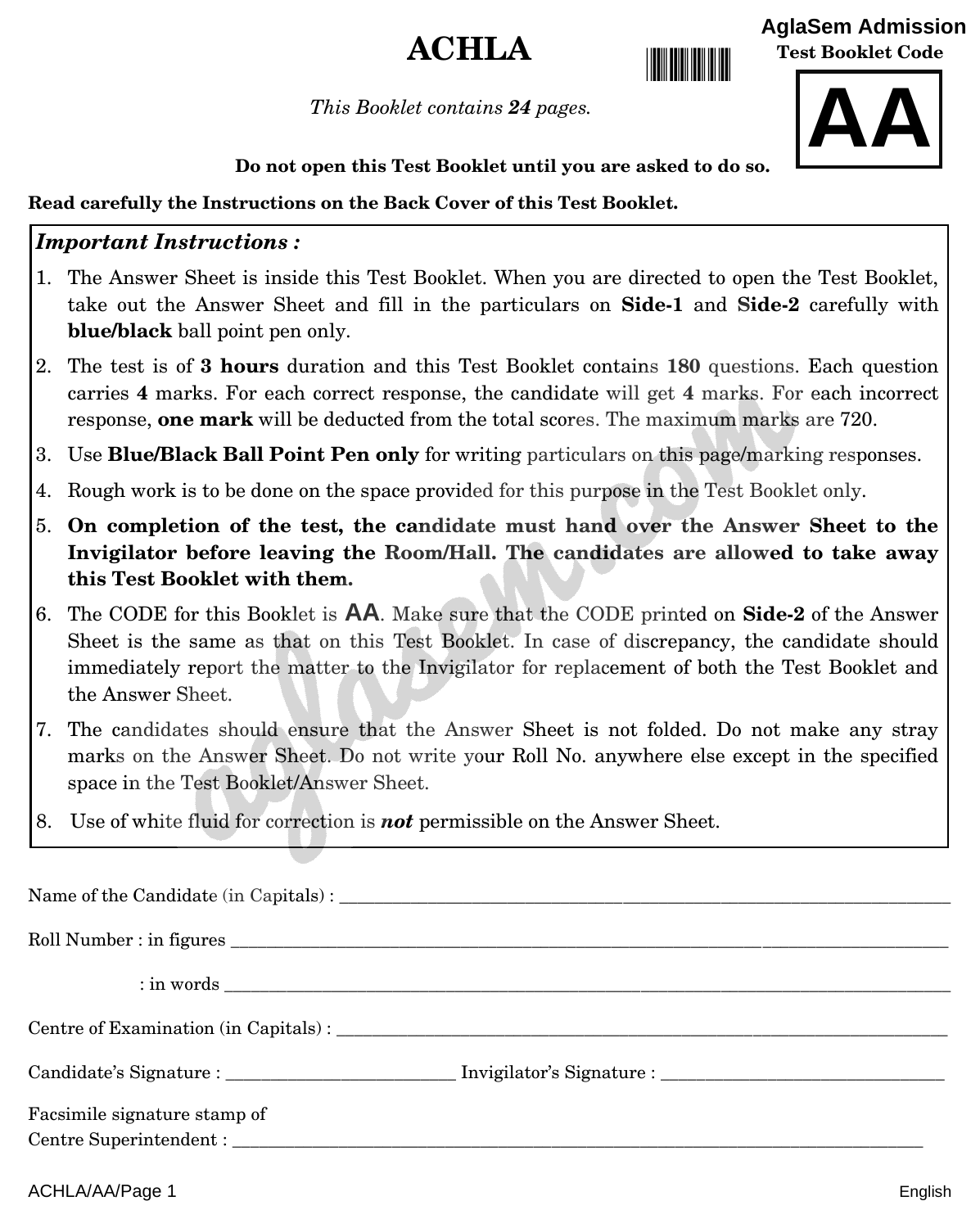**1.** The volume (V) of a monatomic gas varies with  $\vert 5$ . its temperature (T), as shown in the graph. The ratio of work done by the gas, to the heat absorbed by it, when it undergoes a change from state A to state B, is



- **2.** The fundamental frequency in an open organ pip[e is equal to the third harmonic of a closed](https://aglasem.com/)  organ pipe. If the length of the closed organ pipe is 20 cm, the length of the open organ pipe is
	- $(1)$  12.5 cm
	- $(2)$  8 cm
	- (3) 13·2 cm
	- $(4)$  16 cm
- **3.** At what temperature will the rms speed of oxygen molecules become just sufficient for escaping from the Earth's atmosphere ?

(Given :

Mass of oxygen molecule (m) =  $2.76 \times 10^{-26}$  kg Boltzmann's constant  $\rm k_B$  =  $1{\cdot}38\times10^{-23}$  J  $\rm K^{-1})$ 

- (1)  $5.016 \times 10^4$  K
- (2)  $8.360 \times 10^4$  K
- (3)  $2.508 \times 10^4$  K
- (4)  $1.254 \times 10^4$  K
- **4.** The efficiency of an ideal heat engine working between the freezing point and boiling point of water, is
	- $(1)$  6.25%
	- $(2)$  20%
	- $(3)$  26.8%
	- $(4)$  12.5%
- A carbon resistor of  $(47 \pm 4.7)$  kQ is to be marked with rings of different colours for its identification. The colour code sequence will be
	- (1) Yellow Green Violet Gold
	- (2) Yellow Violet Orange Silver
	- (3) Violet Yellow Orange Silver
	- (4) Green Orange Violet Gold
- **6.** A set of 'n' equal resistors, of value 'R' each, are connected in series to a battery of emf 'E' and internal resistance 'R'. The current drawn is I. Now, the 'n' resistors are connected in parallel to the same battery. Then the current drawn from battery becomes 10 I. The value of 'n' is
	- $(1)$  20
	- (2) 11
	- (3) 10
	- $(4) 9$

**7.** A battery consists of a variable number 'n' of identical cells (having internal resistance 'r' each) which are connected in series. The terminals of the battery are short-circuited and the current I is measured. Which of the graphs shows the correct relationship between I and n ?

$$
(1) \quad \sqrt{\frac{1}{0} \qquad \longrightarrow n}
$$



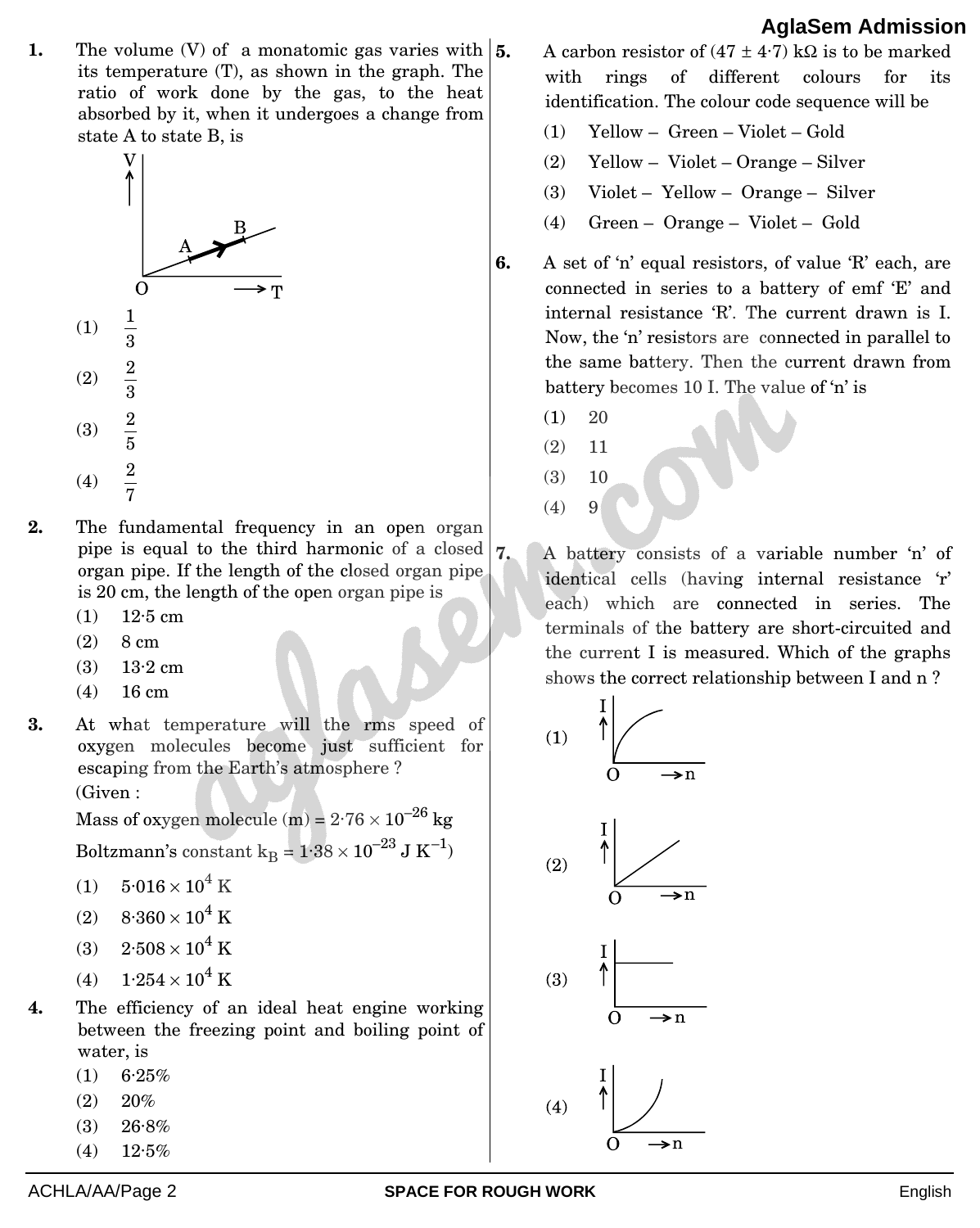**8.** Unpolarised light is incident from air on a plane surface of a material of refractive index  $\mu$ . At a particular angle of incidence 'i', it is found that the reflected and refracted rays are perpendicular to each other. Which of the following options is correct for this situation ?

$$
(1) \quad i = \sin^{-1}\left(\frac{1}{\mu}\right)
$$

- (2) Reflected light is polarised with its electric vector perpendicular to the plane of incidence
- (3) Reflected light is polarised with its electric vector parallel to the plane of incidence
- (4)  $i = \tan^{-1} \left( \frac{1}{1} \right)$ J  $\mathcal{L}_{\mathcal{L}}$  $\parallel$  $\overline{\mathcal{L}}$ ſ μ 1
- **9.** In Young's double slit experiment the separation d between the slits is 2 mm, the wavelength  $\lambda$  of the light used is 5896 Å and distance D between the [screen and slits is 100 cm. It is found that the](https://aglasem.com/)  angular width of the fringes is  $0.20^\circ$ . To increase 13. the fringe angular width to  $0.21^{\circ}$  (with same  $\lambda$ and D) the separation between the slits needs to be changed to
	- $(1)$  2.1 mm
	- (2) 1·9 mm
	- (3) 1·8 mm
	- $(4)$  1.7 mm
- **10.** An astronomical refracting telescope will have large angular magnification and high angular resolution, when it has an objective lens of
	- (1) large focal length and large diameter
	- (2) large focal length and small diameter
	- (3) small focal length and large diameter
	- (4) small focal length and small diameter

**11.** The ratio of kinetic energy to the total energy of an electron in a Bohr orbit of the hydrogen atom, is

- $(1)$  2 :  $-1$
- $(2) \quad 1:-1$
- $(3) \quad 1 : 1$
- $(4) \quad 1:-2$
- **12.** An electron of mass m with an initial velocity  $\rightarrow$  $V = V_0 \hat{i}$  ( $V_0 > 0$ ) enters an electric field  $\vec{E}$  = -  $E_0 \hat{i}$  ( $E_0$  = constant > 0) at t = 0. If  $\lambda_0$  is its de-Broglie wavelength initially, then its de-Broglie wavelength at time t is

(1) 
$$
\lambda_0 t
$$
  
\n(2)  $\lambda_0 \left( 1 + \frac{eE_0}{mV_0} t \right)$   
\n(3)  $\frac{\lambda_0}{\left( 1 + \frac{eE_0}{mV_0} t \right)}$   
\n(4)  $\lambda_0$ 

- **13.** For a radioactive material, half-life is 10 minutes. If initially there are 600 number of nuclei, the time taken (in minutes) for the disintegration of 450 nuclei is
	- (1) 30
	- $(2)$  10
	- (3) 20
	- (4) 15
- **14.** When the light of frequency  $2v_0$  (where  $v_0$  is threshold frequency), is incident on a metal plate, the maximum velocity of electrons emitted is  $v_1$ . When the frequency of the incident radiation is increased to  $5v_0$ , the maximum velocity of electrons emitted from the same plate is  $\mathrm{v}_2.$  The ratio of  $\mathrm{v}_1$  to  $\mathrm{v}_2$  is
	- $(1) \quad 4:1$
	- $(2) \quad 1:4$
	- $(3) \quad 1 : 2$
	- $(4) \quad 2:1$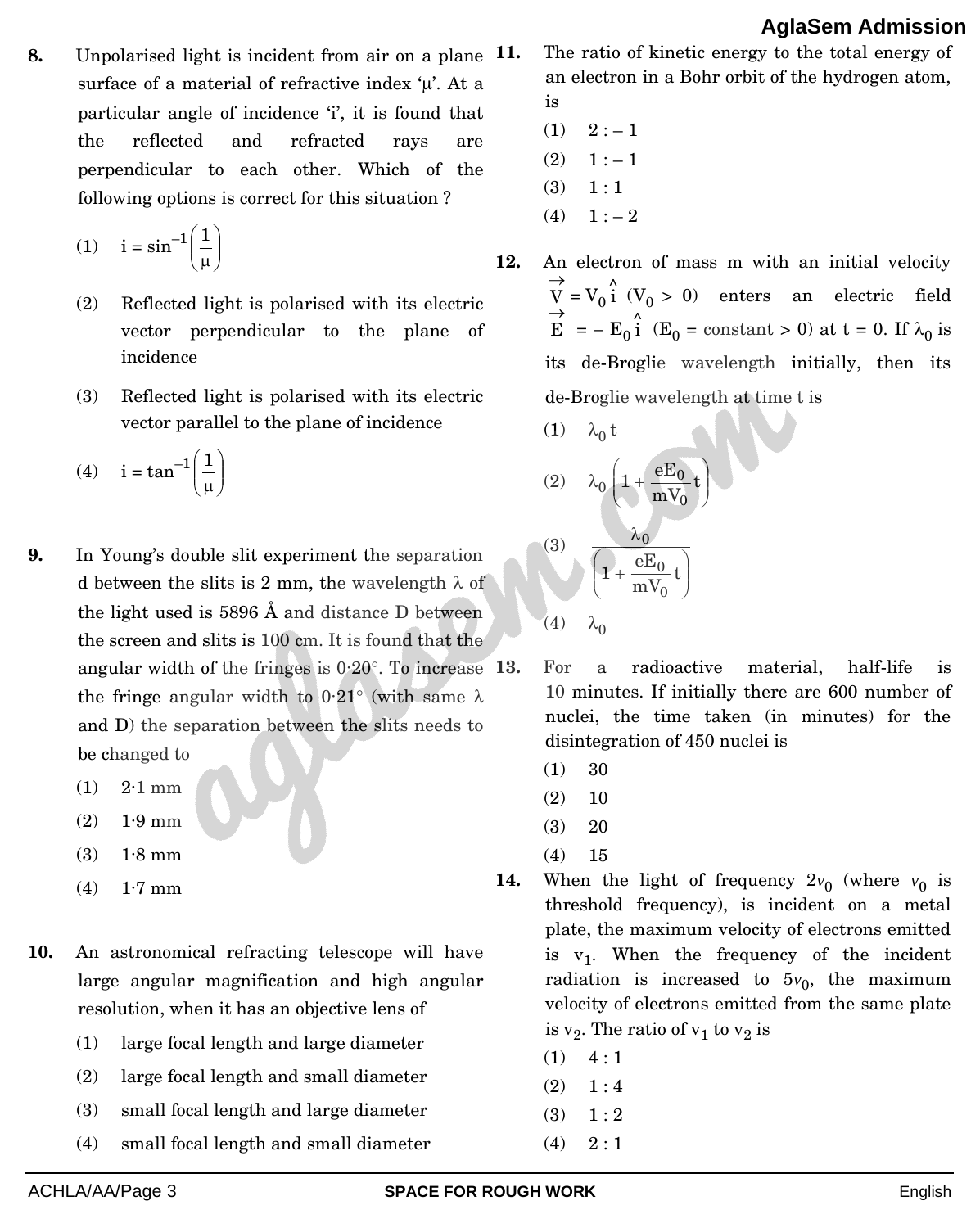**15.** In the circuit shown in the figure, the input  $\begin{bmatrix} 18 \\ 18 \end{bmatrix}$ voltage  $V_i$  is 20 V,  $V_{BE} = 0$  and  $V_{CE} = 0$ . The values of  $\text{I}_{\text{B}}$ ,  $\text{I}_{\text{C}}$  and  $\beta$  are given by



- (1)  $I_B = 20 \mu A$ ,  $I_C = 5 \mu A$ ,  $\beta = 250$
- (2)  $I_B = 25 \mu A$ ,  $I_C = 5 \mu A$ ,  $\beta = 200$
- (3)  $I_B = 40 \mu A$ ,  $I_C = 10 \mu A$ ,  $\beta = 250$
- (4)  $I_B = 40 \mu A$ ,  $I_C = 5 \mu A$ ,  $\beta = 125$
- **16.** In a p-n junction diode, change in temperature due to heating
	- (1) does not affect resistance of p-n junction
	- (2) affects only forward resistance
	- (3) affects only reverse resistance
	- (4) affects the overall  $V I$  characteristics of p-n junction
- **17.** In [the combination of the following gates the](https://aglasem.com/)  output Y can be written in terms of inputs A and B as



- (1) A **.** B + A **.** B
- (2)  $\overline{A} \cdot \overline{B} + \overline{A} \cdot B$
- (3) A **.** B
- $(4)$  A + B

**18.** An em wave is propagating in a medium with a velocity  $\rightarrow$  $\overrightarrow{V}$  =  $V$ <sup>2</sup> . The instantaneous oscillating electric field of this em wave is along +y axis. Then the direction of oscillating magnetic field of the em wave will be along

- $(1)$  y direction
- $(2)$  + z direction
- $(3)$  z direction
- $(4)$  x direction
- **19.** The refractive index of the material of a prism is 2 and the angle of the prism is 30°. One of the two refracting surfaces of the prism is made a mirror inwards, by silver coating. A beam of monochromatic light entering the prism from the other face will retrace its path (after reflection from the silvered surface) if its angle of incidence on the prism is
	- $(1) 30^{\circ}$
	- $(2)$  45°
	- $(3) 60^{\circ}$
	- $(4)$  zero

**20.** An object is placed at a distance of 40 cm from a concave mirror of focal length 15 cm. If the object is displaced through a distance of 20 cm towards the mirror, the displacement of the image will be

- (1) 30 cm towards the mirror
- (2) 36 cm away from the mirror
- (3) 30 cm away from the mirror
- (4) 36 cm towards the mirror
- **21.** The magnetic potential energy stored in a certain inductor is 25 mJ, when the current in the inductor is 60 mA. This inductor is of inductance
	- $(1)$  1.389 H
	- (2) 138·88 H
	- (3) 0·138 H
	- (4) 13·89 H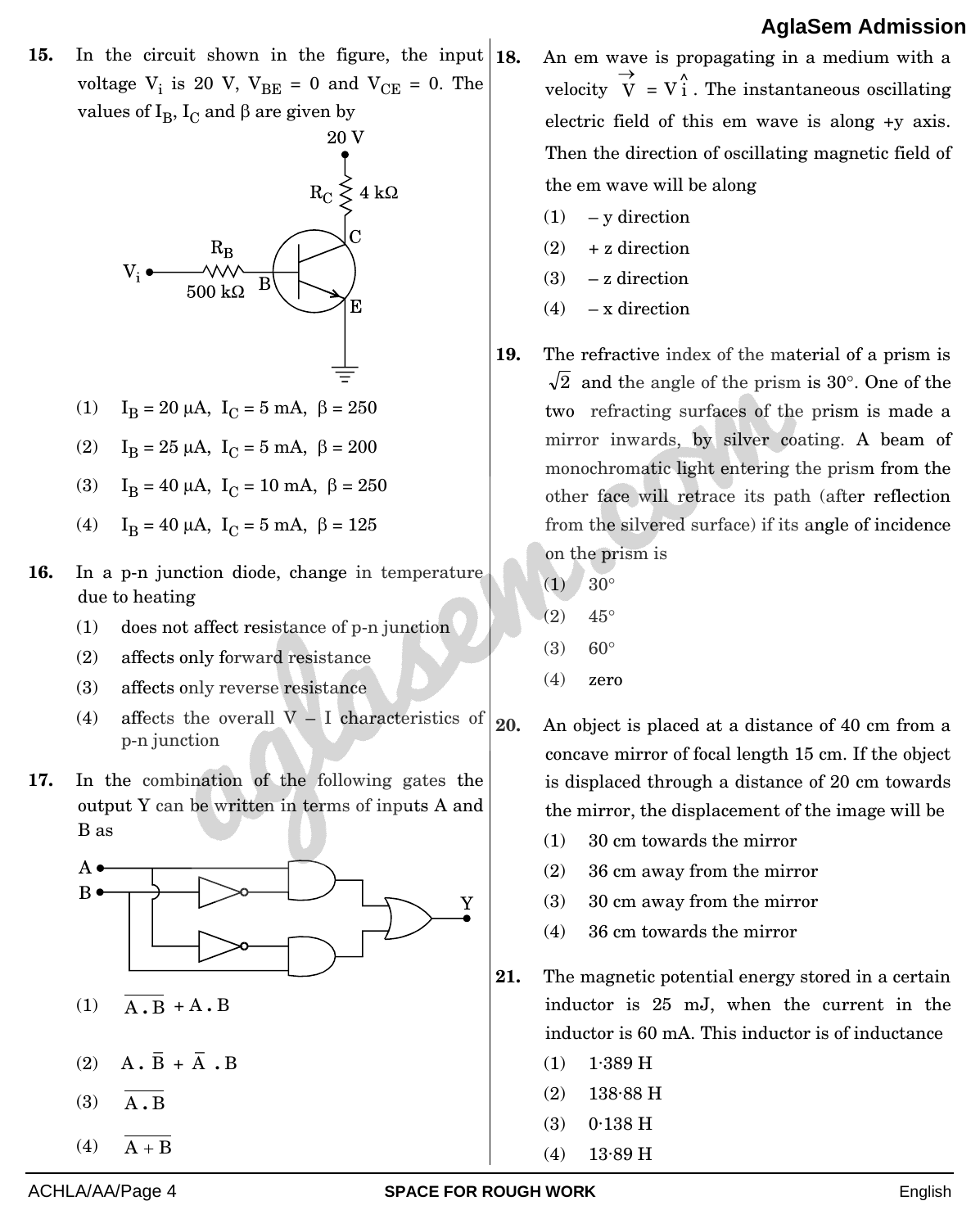- 22. An electron falls from rest through a vertical 26. distance h in a uniform and vertically upward directed electric field E. The direction of electric field is now reversed, keeping its magnitude the same. A proton is allowed to fall from rest in it through the same vertical distance h. The time of fall of the electron, in comparison to the time of fall of the proton is
	- (1) 10 times greater
	- (2) 5 times greater
	- (3) smaller
	- (4) equal
- **23.** The electrostatic force between the metal plates of an isolated parallel plate capacitor C having a charge Q and area A, is
	- (1) proportional to the square root of the distance between the plates.
	- (2) linearly proportional to the distance between the plates.
	- (3) independent of the distance between the plates.
	- (4) inversely proportional to the distance between the plates.
- **24.** A tuning fork is used to produce resonance in a gla[ss tube. The length of the air column in this](https://aglasem.com/)  tube can be adjusted by a variable piston. At room temperature of 27°C two successive resonances are produced at 20 cm and 73 cm of column length. If the frequency of the tuning fork is 320 Hz, the velocity of sound in air at  $27^{\circ}$ C is
	- (1) 350 m/s
	- (2) 339 m/s
	- (3) 330 m/s
	- (4) 300 m/s
- **25.** A pendulum is hung from the roof of a sufficiently high building and is moving freely to and fro like a simple harmonic oscillator. The 29. acceleration of the bob of the pendulum is  $20 \text{ m/s}^2$  at a distance of 5 m from the mean position. The time period of oscillation is
	- $(1)$  2 s
	- $(2)$   $\pi s$
	- (3)  $2\pi s$
	- $(4)$  1 s
- **26.** A metallic rod of mass per unit length  $0.5 \text{ kg m}^{-1}$  is lying horizontally on a smooth inclined plane which makes an angle of  $30^{\circ}$  with the horizontal. The rod is not allowed to slide down by flowing a current through it when a magnetic field of induction 0·25 T is acting on it in the vertical direction. The current flowing in the rod to keep it stationary is
- $(1)$  14.76 A
- (2) 5·98 A
- $(3)$  7.14 A
- $(4)$  11.32 A
- **27.** A thin diamagnetic rod is placed vertically between the poles of an electromagnet. When the current in the electromagnet is switched on, then the diamagnetic rod is pushed up, out of the horizontal magnetic field. Hence the rod gains gravitational potential energy. The work required to do this comes from
	- (1) the lattice structure of the material of the rod
	- (2) the magnetic field
	- (3) the current source
	- (4) the induced electric field due to the changing magnetic field
- $28.$  An inductor 20 mH, a capacitor 100  $\mu$ F and a resistor 50  $\Omega$  are connected in series across a source of emf,  $V = 10 \sin 314$  t. The power loss in the circuit is
	- $(1)$  2.74 W
	- $(2)$  0.43 W
	- $(3)$  0.79 W
	- $(4)$  1.13 W
- **29.** Current sensitivity of a moving coil galvanometer is 5 div/mA and its voltage sensitivity (angular deflection per unit voltage applied) is 20 div/V. The resistance of the galvanometer is
	- (1)  $250 \Omega$
	- $(2)$  25  $\Omega$
	- (3)  $40 \Omega$
	- (4)  $500 \Omega$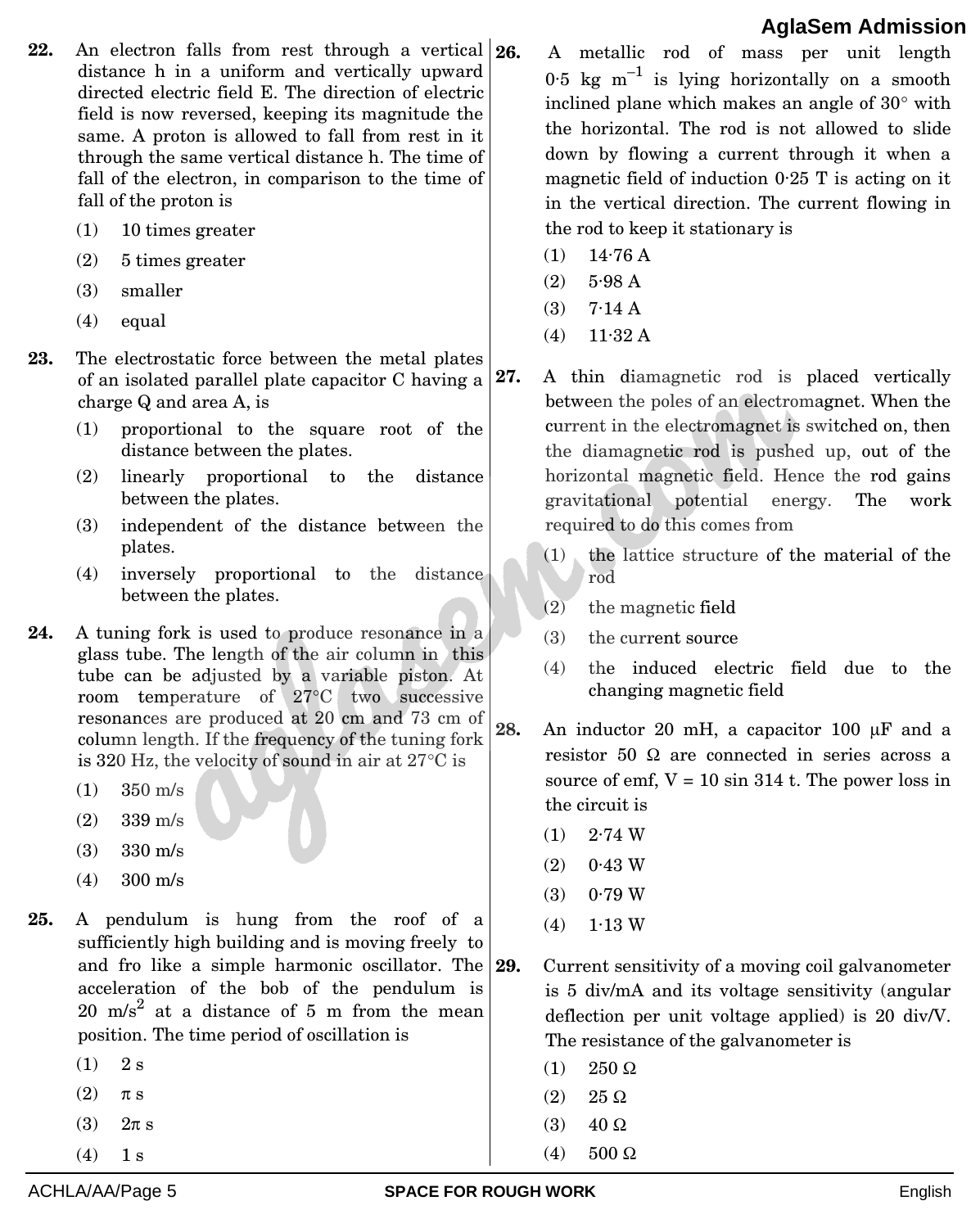**30.** A body initially at rest and sliding along a 34. frictionless track from a height h (as shown in the figure) just completes a vertical circle of diameter AB = D. The height h is equal to



- **31.** Three objects, A : (a solid sphere), B : (a thin cir[cular disk\) and C : \(a circular ring\), each have](https://aglasem.com/)  the same mass M and radius R. They all spin with the same angular speed  $\omega$  about their own symmetry axes. The amounts of work (W) required to bring them to rest, would satisfy the relation
	- (1)  $W_B > W_A > W_C$
	- (2)  $W_A > W_B > W_C$
	- (3)  $W_C > W_R > W_A$
	- (4)  $W_A > W_C > W_B$
- **32.** A moving block having mass m, collides with another stationary block having mass 4m. The lighter block comes to rest after collision. When the initial velocity of the lighter block is v, then the value of coefficient of restitution (e) will be
	- $(1) 0.8$
	- $(2)$  0.25
	- $(3) 0.5$
	- $(4)$  0.4
- **33.** Which one of the following statements is 37. *incorrect* ?
	- (1) Frictional force opposes the relative motion.
	- (2) Limiting value of static friction is directly proportional to normal reaction.
	- (3) Rolling friction is smaller than sliding friction.
	- (4) Coefficient of sliding friction has dimensions of length.
- **34.** A toy car with charge q moves on a frictionless horizontal plane surface under the influence of a uniform electric field  $E$  . Due to the force  $qE$ , its velocity increases from 0 to 6 m/s in one second duration. At that instant the direction of the field is reversed. The car continues to move for two more seconds under the influence of this field. The average velocity and the average speed of the toy car between 0 to 3 seconds are respectively
	- (1) 1 m/s, 3·5 m/s
	- $(2)$  1 m/s, 3 m/s
	- $(3)$  2 m/s, 4 m/s
- (4) 1·5 m/s, 3 m/s
- **35.** A block of mass m is placed on a smooth inclined wedge ABC of inclination  $\theta$  as shown in the figure. The wedge is given an acceleration 'a' towards the right. The relation between a and  $\theta$ for the block to remain stationary on the wedge is



$$
(3) \quad a = \frac{g}{\csc \theta}
$$

(4)  $a = g \tan \theta$ 

**36.** The moment of the force,  $\rightarrow$  $\overrightarrow{F}$  = 4 $\hat{i}$  + 5 $\hat{j}$  - 6 $\hat{k}$  at  $(2, 0, -3)$ , about the point  $(2, -2, -2)$ , is given by

- (1)  $-7\hat{i} 8\hat{j} 4\hat{k}$ (2)  $-4\hat{i} - \hat{j} - 8\hat{k}$ (3)  $-8\hat{i} - 4\hat{j} - 7\hat{k}$ (4)  $-7\hat{i} - 4\hat{j} - 8\hat{k}$
- **37.** A student measured the diameter of a small steel ball using a screw gauge of least count 0·001 cm. The main scale reading is 5 mm and zero of circular scale division coincides with 25 divisions above the reference level. If screw gauge has a zero error of  $-0.004$  cm, the correct diameter of the ball is
	- $(1)$  0.053 cm
	- (2) 0·525 cm
	- (3) 0·521 cm
	- $(4)$  0.529 cm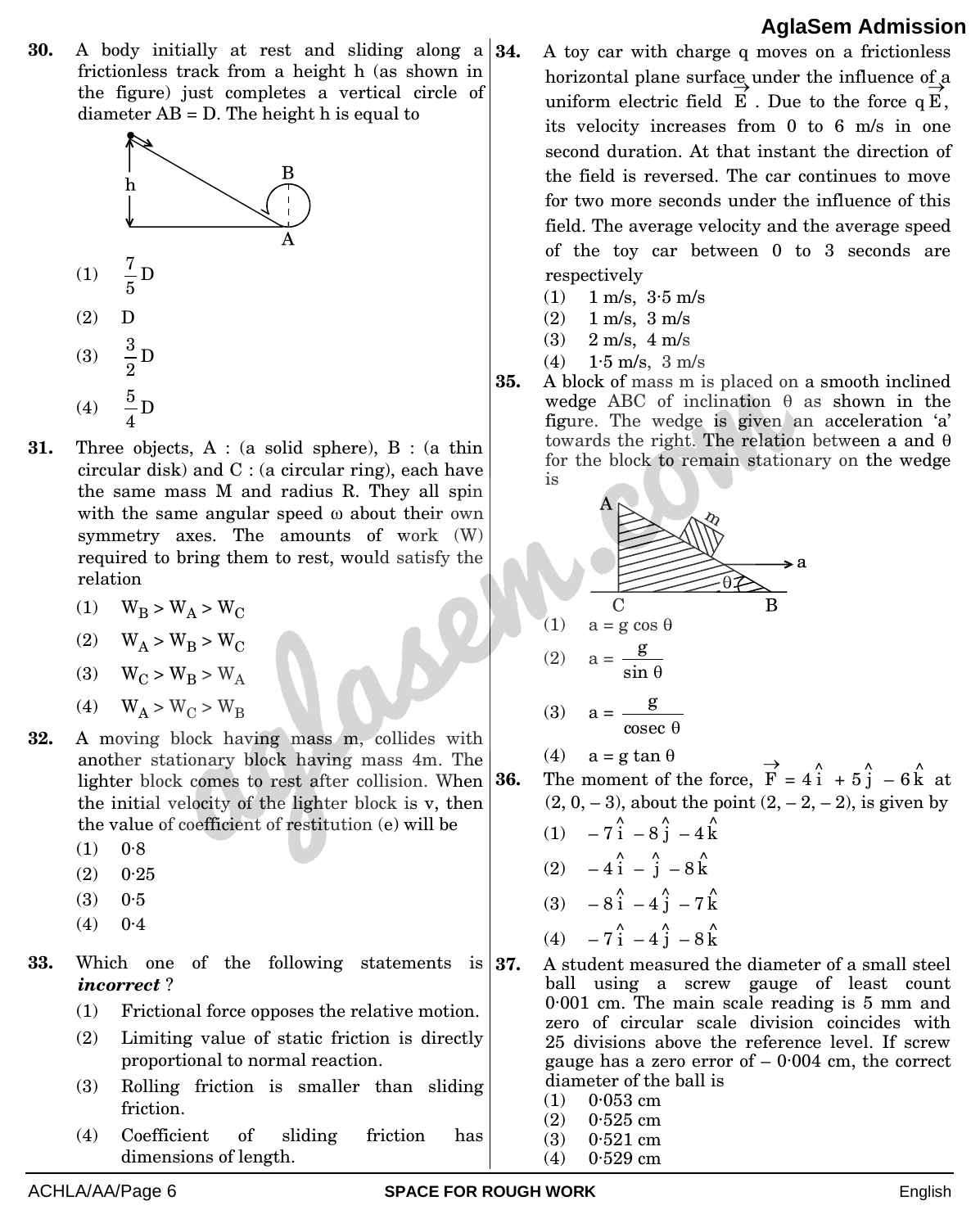- **38.** A solid sphere is rotating freely about its **42.** symmetry axis in free space. The radius of the sphere is increased keeping its mass same. Which of the following physical quantities would remain constant for the sphere ?
	- (1) Rotational kinetic energy
	- (2) Moment of inertia
	- (3) Angular velocity
	- (4) Angular momentum
- **39.** The kinetic energies of a planet in an elliptical **43.** orb[it about the Sun, at positions A, B and C are](https://aglasem.com/)   $K_A$ ,  $K_B$  and  $K_C$ , respectively. AC is the major axis and SB is perpendicular to AC at the position of the Sun S as shown in the figure. Then



- (1)  $K_B < K_A < K_C$
- (2)  $K_A > K_B > K_C$
- (3)  $K_A < K_B < K_C$
- (4)  $K_B > K_A > K_C$
- **40.** If the mass of the Sun were ten times smaller and the universal gravitational constant were ten times larger in magnitude, which of the following is *not* correct ?
	- (1) Time period of a simple pendulum on the Earth would decrease.
	- (2) Walking on the ground would become more difficult.
	- (3) Raindrops will fall faster.
	- (4) 'g' on the Earth will not change.
- 41. A solid sphere is in rolling motion. In rolling 45. motion a body possesses translational kinetic energy  $(K_t)$  as well as rotational kinetic energy  $(K_r)$  simultaneously. The ratio  $K_t$ :  $(K_t + K_r)$  for the sphere is
	- $(1)$  10 : 7
	- $(2) \quad 5:7$
	- $(3) \quad 7:10$
	- $(4) \quad 2:5$
- **42.** A small sphere of radius 'r' falls from rest in a viscous liquid. As a result, heat is produced due to viscous force. The rate of production of heat when the sphere attains its terminal velocity, is proportional to
	- $(1)$  $r<sup>5</sup>$  $(2)$
	- $r^2$  $r<sup>3</sup>$
	- $(3)$  $(4)$  $r<sup>4</sup>$
- **43.** The power radiated by a black body is P and it radiates maximum energy at wavelength,  $\lambda_0$ . If the temperature of the black body is now changed so that it radiates maximum energy at wavelength  $\frac{6}{4}$  $\frac{3}{4}\lambda_0$ , the power radiated by it becomes nP. The value of n is
	- (1) 81 256 (2) 3 4 (3) 4 3 (4) 256 81
- **44.** Two wires are made of the same material and have the same volume. The first wire has cross-sectional area A and the second wire has cross-sectional area 3A. If the length of the first wire is increased by  $\Delta l$  on applying a force F, how much force is needed to stretch the second wire by the same amount ?
	- $(1)$  4 F
	- $(2) 6 F$
	- $(3)$  9 F
	- (4) F
	- A sample of  $0.1$  g of water at  $100^{\circ}$ C and normal pressure  $(1.013 \times 10^5 \text{ Nm}^{-2})$  requires 54 cal of heat energy to convert to steam at  $100^{\circ}$ C. If the volume of the steam produced is 167·1 cc, the change in internal energy of the sample, is
		- $(1)$  42.2 J
		- $(2)$  208.7 J
		- (3) 104·3 J
		- (4) 84·5 J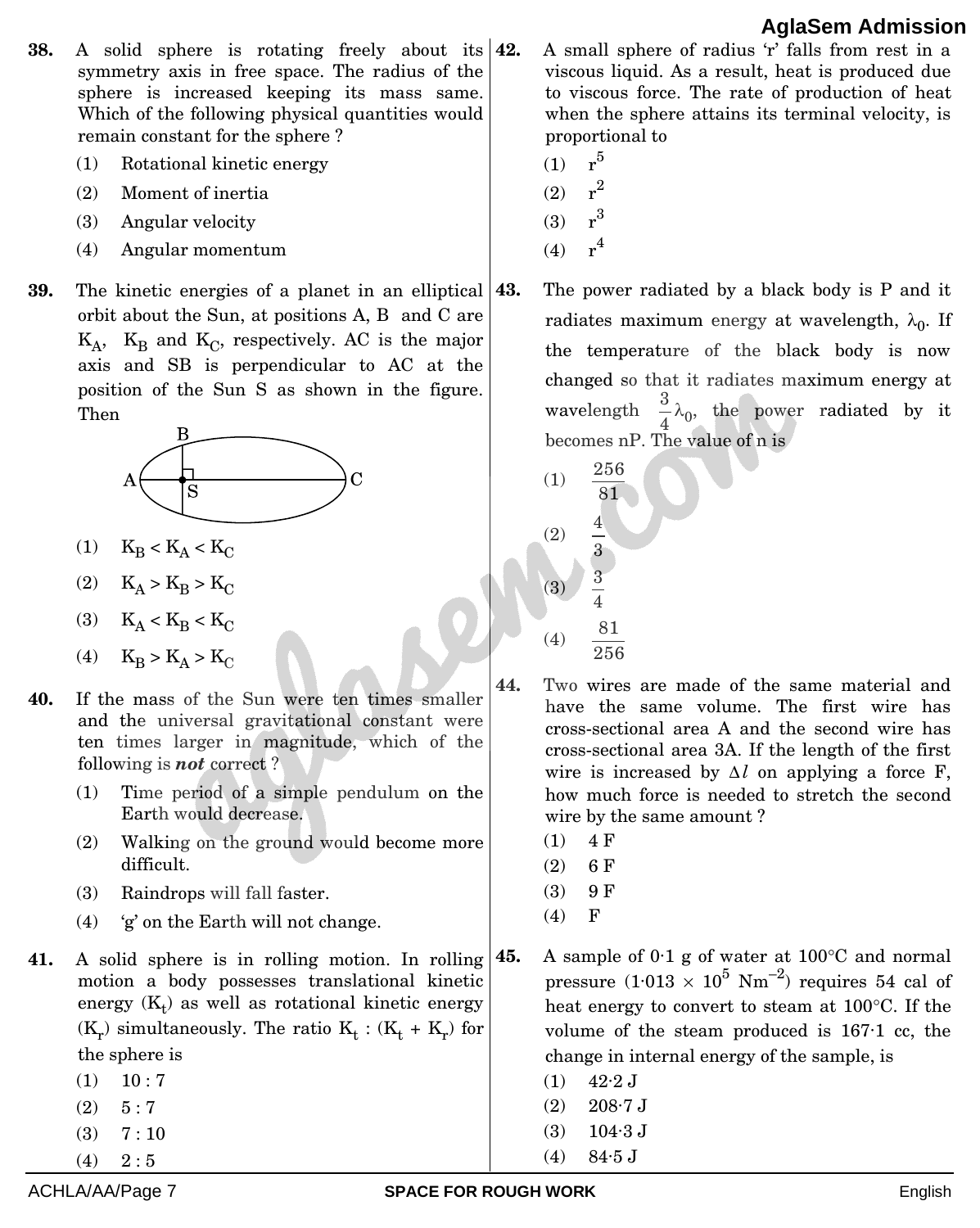- **46.** The correct order of N-compounds in its  $\vert_{52}$ . decreasing order of oxidation states is
	- (1)  $HNO_3$ , NH<sub>4</sub>Cl, NO, N<sub>2</sub>
	- (2)  $HNO_3$ , NO, NH<sub>4</sub>Cl, N<sub>2</sub>
	- (3)  $HNO_3$ , NO,  $N_2$ , NH<sub>4</sub>Cl
	- (4)  $NH<sub>4</sub>Cl, N<sub>2</sub>, NO, HNO<sub>3</sub>$
- **47.** Which one of the following elements is unable to form  $\text{MF}_6^{3-}$ ion ?
	- (1) B
	- (2) Al
	- (3) Ga
	- (4) In
- **48.** Co[nsidering Ellingham diagram, which of the](https://aglasem.com/)  following metals can be used to reduce alumina ?
	- (1) Mg
	- (2) Zn
	- (3) Fe
	- (4) Cu
- **49.** The correct order of atomic radii in group 13 elements is
	- (1)  $B < Ga < Al < TI < In$
	- (2) B < Al < Ga < In < Tl
	- $(3)$  B < Al < In < Ga < Tl
	- (4)  $B < Ga < Al < In < T$
- **50.** Which of the following statements is *not* true for halogens ?
	- (1) All but fluorine show positive oxidation states.
	- (2) All are oxidizing agents.
	- (3) All form monobasic oxyacids.
	- (4) Chlorine has the highest electron-gain enthalpy.
- **51.** In the structure of ClF<sub>3</sub>, the number of lone pairs of electrons on central atom 'Cl' is
	- (1) four
	- (2) two
	- (3) one
	- (4) three

**52.** Identify the major products P, Q and R in the following sequence of reactions :

$$
\begin{aligned} &\text{Anhydrous} \\ \begin{tabular}{c} \multicolumn{2}{c}{ \multicolumn{2}{c}{ \multicolumn{2}{c}{ }} \multicolumn{2}{c}{ \multicolumn{2}{c}{ }} \\ \multicolumn{2}{c}{ \multicolumn{2}{c}{ }} & + \text{CH}_3\text{CH}_2\text{CH}_2\text{Cl} & \xrightarrow{\hspace{0.5cm} \text{AlCl}_3} \\ & \text{P} \xrightarrow{\hspace{0.5cm} \text{(i) O}_2} \text{Q} + \text{R} \\ \end{tabular} \end{aligned}
$$



$$
\begin{array}{ccc}\n\text{CH}_2\text{CH}_2\text{CH}_3 & & \text{CHO} \\
\downarrow & & \downarrow \\
\text{CH}_3\text{CH}_2-\text{OH} & & \downarrow \\
\end{array}
$$

$$
\begin{array}{c}\n\text{OH} \\
\text{(4)} \quad \text{CH}(\text{CH}_3)_2 \\
\text{CH}(\text{CH}_3)_2 \\
\text{CH}_3\n\end{array}
$$

- **53.** Which of the following compounds can form a zwitterion ?
	- (1) Benzoic acid
	- (2) Acetanilide
	- (3) Aniline
	- (4) Glycine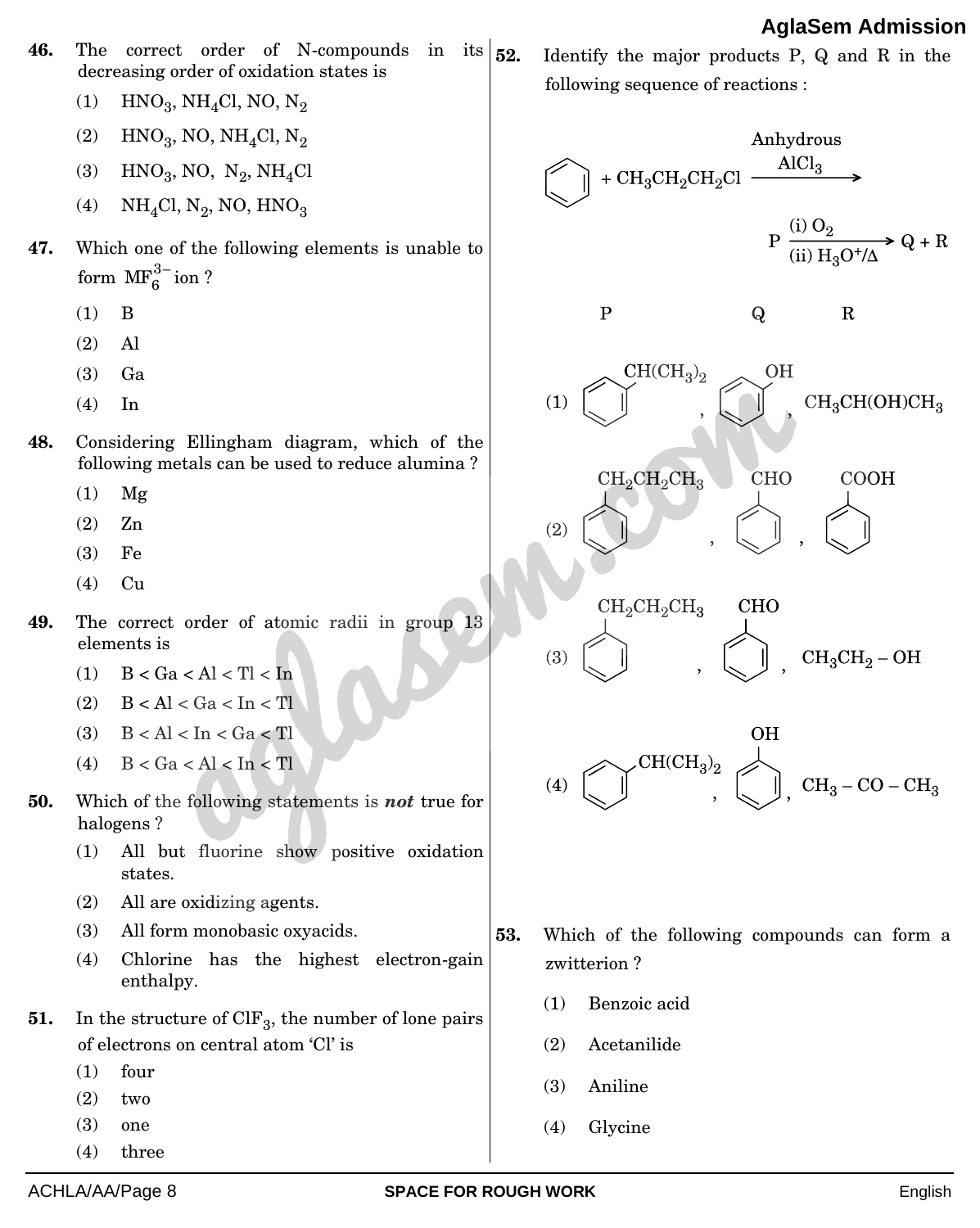- **54.** Regarding cross-linked or network polymers, 59. which of the following statements is *incorrect* ?
	- (1) Examples are bakelite and melamine.
	- (2) They are formed from bi- and tri-functional monomers.
	- (3) They contain covalent bonds between various linear polymer chains.
	- (4) They contain strong covalent bonds in their polymer chains.
- **55.** Nitration of aniline in strong acidic medium also gives m-nitroaniline because
	- (1) In absence of substituents nitro group always goes to m-position.
	- (2) In electrophilic substitution reactions amino group is meta directive.
	- (3) In spite of substituents nitro group always goes to only m-position.
	- (4) In acidic (strong) medium aniline is present as anilinium ion.
- **56.** The difference between amylose and amylopectin is
	- (1) Amylopectin have  $1 \rightarrow 4$   $\alpha$ -linkage and  $1 \rightarrow 6$   $\beta$ -linkage
	- (2) Amylose have  $1 \rightarrow 4$   $\alpha$ -linkage and  $1 \rightarrow 6$   $\beta$ -linkage
	- (3) Amylopectin have  $1 \rightarrow 4$   $\alpha$ -linkage and  $1 \rightarrow 6$   $\alpha$ -linkage
	- (4) Amylose is made up of glucose and galactose
- **57.** A mixture of 2·3 g formic acid and 4·5 g oxalic acid is treated with conc.  $H_2SO_4$ . The evolved gaseous mixture is passed through KOH pellets. We[ight \(in g\) of the remaining product at STP](https://aglasem.com/)  will be
	- $(1)$  2.8
	- $(2)$  3.0
	- (3) 1·4
	- $(4)$  4.4
- **58.** Which of the following oxides is most acidic in nature ?
	- (1) BaO
	- (2) BeO
	- (3) MgO (4) CaO

 $(3)$  N<sub>2</sub>O<sub>5</sub> (4) NO

 $(1)$  N<sub>2</sub>O

 $(2)$  NO<sub>2</sub>

**60.** The compound A on treatment with Na gives B, and with  $\text{PCl}_5$  gives C. B and C react together to give diethyl ether. A, B and C are in the order

**59.** Which oxide of nitrogen is *not* a common pollutant introduced into the atmosphere both

due to natural and human activity ?

- (1)  $C_2H_5Cl$ ,  $C_2H_6$ ,  $C_2H_5OH$
- (2)  $C_2H_5OH$ ,  $C_2H_5Cl$ ,  $C_2H_5ONa$
- (3)  $C_2H_5OH$ ,  $C_2H_6$ ,  $C_2H_5Cl$
- (4)  $C_2H_5OH$ ,  $C_2H_5ONa$ ,  $C_2H_5Cl$
- **61.** The compound  $C_7H_8$  undergoes the following reactions :

$$
C_7H_8 \xrightarrow{3\text{Cl}_2/\Delta} A \xrightarrow{\text{Br}_2/\text{Fe}} B \xrightarrow{\text{Zn/HCl}} C
$$

The product 'C' is

- (1) 3-bromo-2,4,6-trichlorotoluene
- (2) *o*-bromotoluene
- (3) *m*-bromotoluene
- (4) *p*-bromotoluene
- **62.** Hydrocarbon (A) reacts with bromine by substitution to form an alkyl bromide which by Wurtz reaction is converted to gaseous hydrocarbon containing less than four carbon atoms. (A) is
	- (1)  $CH_3-CH_3$
	- $(2)$   $CH<sub>2</sub> = CH<sub>2</sub>$
	- $(3)$   $CH = CH$
	- $(4)$  CH<sub>4</sub>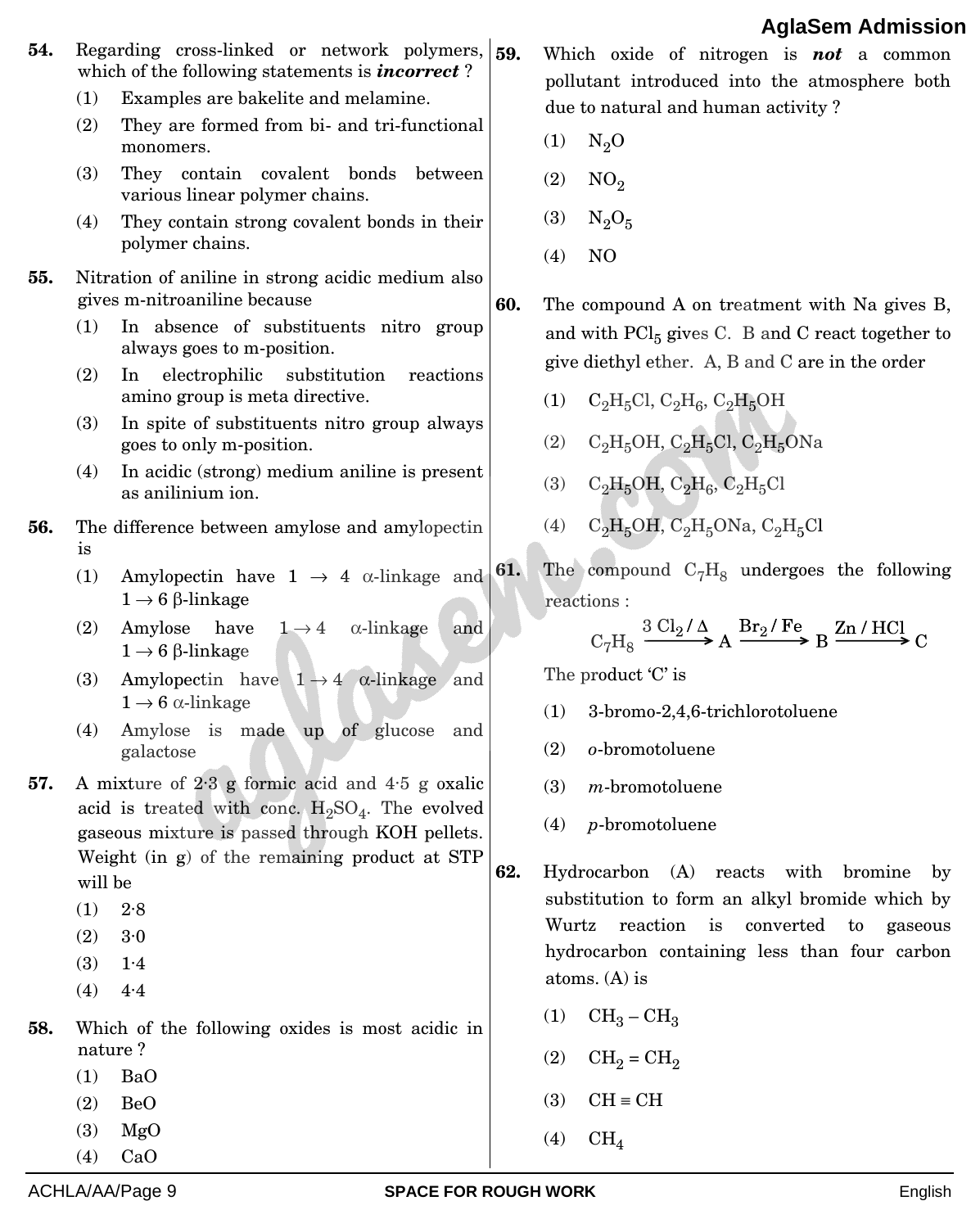- **63.** Which of the following molecules represents the **66.** In the reaction order of hybridisation  $sp^2$ ,  $sp^2$ , sp, sp from left to right atoms ?
	- (1)  $CH_2 = CH CH = CH_2$
	- (2)  $CH_2 = CH C \equiv CH$
	- (3)  $HC \equiv C C \equiv CH$
	- (4)  $CH_3-CH=CH-CH_3$
- **64.** Wh[ich of the following carbocations is expected to](https://aglasem.com/)  be most stable ?



- **65.** Which of the following is correct with respect to – I effect of the substituents ?  $(R = alkyl)$ 
	- (1)  $NH_2 > -OR > -F$
	- (2)  $NR_2 < -$  OR < F
	- (3)  $NH_2 < -OR < -F$
	- (4)  $NR_2 > -$  OR  $> -$  F

\n- **66.** In the reaction 
$$
OH
$$
 O<sup>+</sup> O<sup>+</sup> HCl<sub>3</sub> + NaOH  $\longrightarrow$  O<sup>+</sup> CHCl<sub>2</sub> + CHCl<sub>3</sub> + NaOH  $\longrightarrow$  CHO the electrophile involved is\n
	\n- (1) dichloromethyl anion (CHCl<sub>2</sub>)
	\n- (2) formally action (CHCl<sub>2</sub>)
	\n- (3) dichloromethyl cation (CHCl<sub>2</sub>)
	\n\n
\n- **67.** Carboxylic acids have higher boiling points than aldehydes, ketones and even alcohols of comparable molecular mass. It is due to their\n
	\n- (1) more extensive association of carboxylic acid via van der Waals force of attraction
	\n- (2) formation of carboxylate ion
	\n- (3) formation of intramolecular H-bonding
	\n\n
\n

- (4) formation of intermolecular H-bonding
- **68.** Compound A,  $C_8H_{10}O$ , is found to react with NaOI (produced by reacting Y with NaOH) and yields a yellow precipitate with characteristic smell.

A and Y are respectively

CH –  $\rm CH_{3}$  and  $\rm I_{2}$  $(1)$ **OH** 

 $(3)$  $H_3C$  -

$$
(4) \qquad CH_3 \xleftarrow{CH_3} OH \text{ and } I_2
$$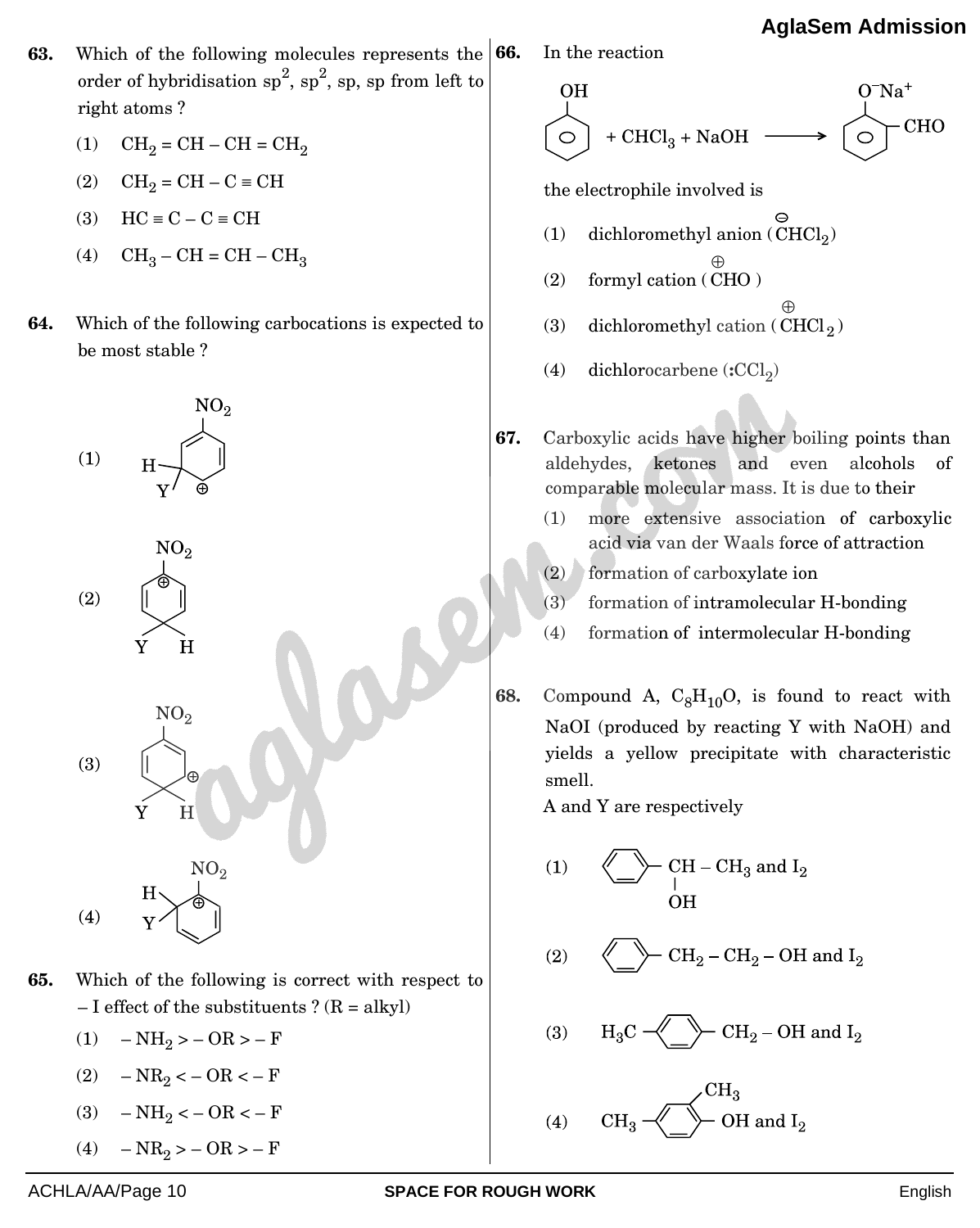**69.** Match the metal ions given in Column I with the spin magnetic moments of the ions given in Column II and assign the *correct* code :

|     |          | Column 11 and assign the <i>correct</i> code :  |                                             |                     |                      |                                           |                                            |  |  |  |  |
|-----|----------|-------------------------------------------------|---------------------------------------------|---------------------|----------------------|-------------------------------------------|--------------------------------------------|--|--|--|--|
|     |          | Column I                                        |                                             |                     |                      | Column II                                 |                                            |  |  |  |  |
|     | a.       | $Co^{3+}$                                       |                                             | i.                  | $\sqrt{8}$ B.M.      |                                           |                                            |  |  |  |  |
|     | b.       | $Cr^{3+}$                                       |                                             |                     | ii. $\sqrt{35}$ B.M. |                                           |                                            |  |  |  |  |
|     | c.       | $Fe3+$                                          |                                             |                     | iii. $\sqrt{3}$ B.M. |                                           |                                            |  |  |  |  |
|     | d.       | $Ni2+$                                          |                                             |                     | iv. $\sqrt{24}$ B.M. |                                           |                                            |  |  |  |  |
|     |          |                                                 |                                             |                     | v. $\sqrt{15}$ B.M.  |                                           |                                            |  |  |  |  |
|     |          | a                                               | $\mathbf b$                                 | $\mathbf c$         | d                    |                                           |                                            |  |  |  |  |
|     | $(1)$ iv |                                                 | i.                                          | ii                  | iii                  |                                           |                                            |  |  |  |  |
|     | $(2)$ i  |                                                 | $\mathbf{ii}$                               | iii                 | iv                   |                                           |                                            |  |  |  |  |
|     | (3)      | iv                                              | $\overline{\mathbf{V}}$                     | $\ddot{\mathbf{i}}$ | i                    |                                           |                                            |  |  |  |  |
|     | (4)      | iii                                             | $\overline{\mathbf{V}}$                     | i                   | $\ddot{\textbf{i}}$  |                                           |                                            |  |  |  |  |
|     |          |                                                 |                                             |                     |                      |                                           |                                            |  |  |  |  |
| 70. |          |                                                 | Which one of the                            |                     |                      | d-d transition and paramagnetism as well? | following ions exhibits                    |  |  |  |  |
|     | (1)      | MnO <sub>4</sub>                                |                                             |                     |                      |                                           |                                            |  |  |  |  |
|     |          | $(2) \hspace{0.1cm} \text{Cr}_2\text{O}_7^{2-}$ |                                             |                     |                      |                                           |                                            |  |  |  |  |
|     |          | (3) $CrO_4^{2-}$                                |                                             |                     |                      |                                           |                                            |  |  |  |  |
|     |          | (4) $MnO_A^{2-}$                                |                                             |                     |                      |                                           |                                            |  |  |  |  |
| 71. |          |                                                 | Iron carbonyl, $\operatorname{Fe(CO)_5}$ is |                     |                      |                                           |                                            |  |  |  |  |
|     | (1)      | trinuclear                                      |                                             |                     |                      |                                           |                                            |  |  |  |  |
|     |          |                                                 | (2) mononuclear                             |                     |                      |                                           |                                            |  |  |  |  |
|     |          | (3) tetranuclear                                |                                             |                     |                      |                                           |                                            |  |  |  |  |
|     | (4)      | dinuclear                                       |                                             |                     |                      |                                           |                                            |  |  |  |  |
| 72. |          | [ $CoCl2(en)2$ ] is                             |                                             |                     |                      |                                           | The type of isomerism shown by the complex |  |  |  |  |
|     | (1)      |                                                 | Ionization isomerism                        |                     |                      |                                           |                                            |  |  |  |  |
|     | (2)      |                                                 | Coordination isomerism                      |                     |                      |                                           |                                            |  |  |  |  |
|     | (3)      |                                                 | Geometrical isomerism                       |                     |                      |                                           |                                            |  |  |  |  |
|     | (4)      |                                                 | Linkage isomerism                           |                     |                      |                                           |                                            |  |  |  |  |

- **73.** The geometry and magnetic behaviour of the  $complex \ [Ni(CO)_4]$  are
	- (1) square planar geometry and paramagnetic
	- (2) tetrahedral geometry and diamagnetic
	- (3) square planar geometry and diamagnetic
	- (4) tetrahedral geometry and paramagnetic

**74.** Following solutions were prepared by mixing different volumes of NaOH and HCl of different concentrations :

| a. 60 mL $\frac{M}{10}$ HCl + 40 mL $\frac{M}{10}$ NaOH |  |
|---------------------------------------------------------|--|
| b. 55 mL $\frac{M}{10}$ HCl + 45 mL $\frac{M}{10}$ NaOH |  |
| c. 75 mL $\frac{M}{5}$ HCl + 25 mL $\frac{M}{5}$ NaOH   |  |
|                                                         |  |

d.  $100 \text{ mL } \frac{44}{10}$  $\frac{\text{M}}{10}$  HCl + 100 mL  $\frac{\text{M}}{10}$  $\frac{\text{M}}{12}$  NaOH

pH of which one of them will be equal to 1 ?

- (1) d
- (2) a (3) b
- 
- $(4)$  c

**75.** On which of the following properties does the coagulating power of an ion depend ?

- (1) Both magnitude and sign of the charge on the ion
- (2) Size of the ion alone
- (3) The magnitude of the charge on the ion alone
- (4) The sign of charge on the ion alone
- **76.** Given van der Waals constant for  $\mathrm{NH}_3$ ,  $\mathrm{H}_2$ ,  $\mathrm{O}_2$ and  $CO_2$  are respectively 4.17, 0.244, 1.36 and 3·59, which one of the following gases is most easily liquefied ?
	- $(1)$   $O_2$
	- $(2)$  H<sub>2</sub>
	- $(3)$  NH<sub>3</sub>
	- $(4)$  CO<sub>2</sub>

77. The solubility of BaSO<sub>4</sub> in water is  $2.42 \times 10^{-3}$  gL<sup>-1</sup> at 298 K. The value of its solubility product  $(K_{sn})$  will be

(Given molar mass of BaSO<sub>4</sub> = 233 g mol<sup>-1</sup>)

- (1)  $1.08 \times 10^{-14}$  mol<sup>2</sup> L<sup>-2</sup>
- (2)  $1.08 \times 10^{-12}$  mol<sup>2</sup> L<sup>-2</sup>
- (3)  $1.08 \times 10^{-10}$  mol<sup>2</sup> L<sup>-2</sup>
- (4)  $1.08 \times 10^{-8}$  mol<sup>2</sup> L<sup>-2</sup>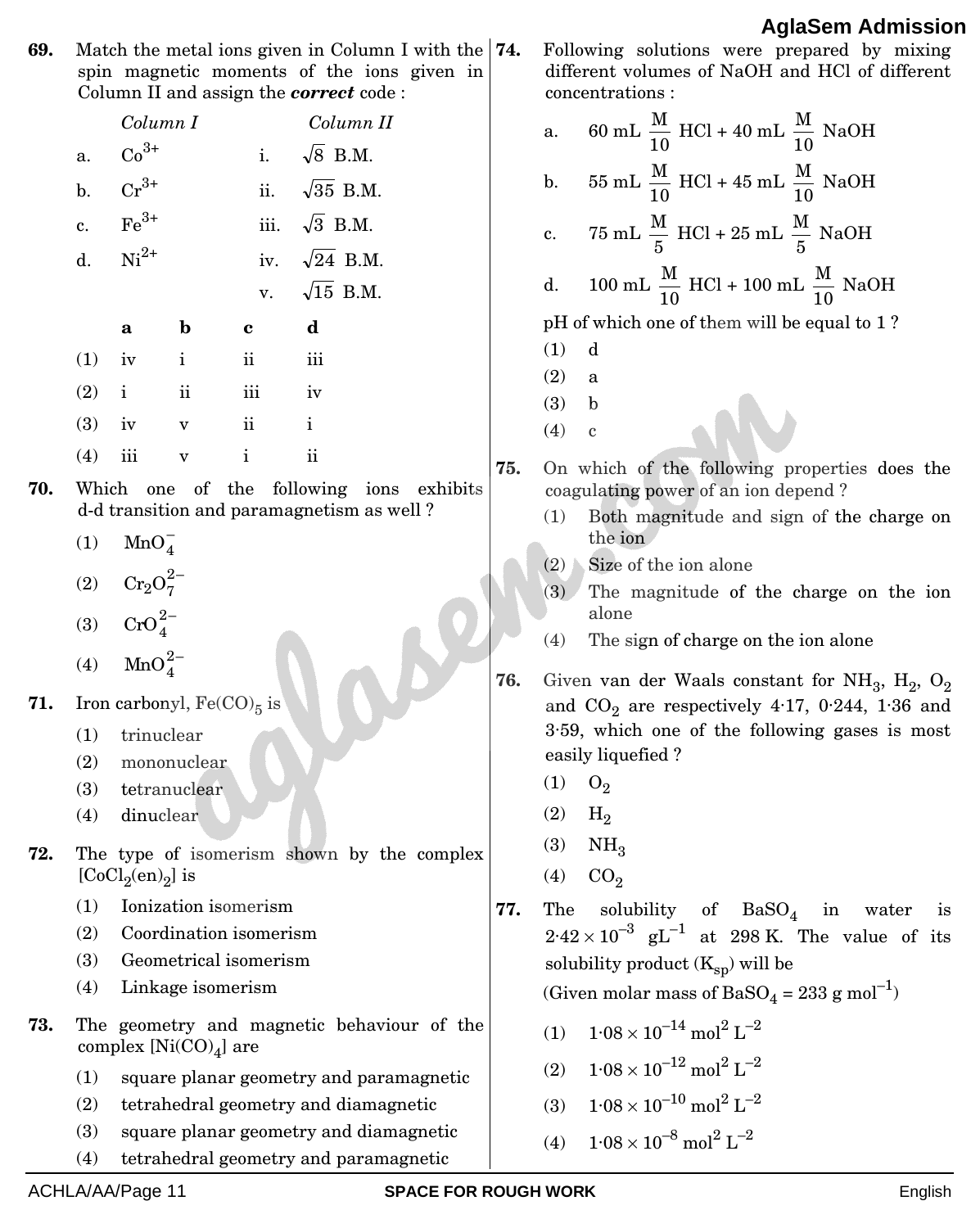- **78.** In which case is the number of molecules of water  $|_{82}$ maximum ?
	- (1) 0·00224 L of water vapours at 1 atm and 273 K
	- (2)  $0.18$  g of water
	- (3) 18 mL of water
	- (4)  $10^{-3}$  mol of water
- **79.** The correct difference between first- and second-order reactions is that
	- (1) a first-order reaction can be catalyzed; a second-order reaction cannot be catalyzed
	- (2) the half-life of a first-order reaction does not depend on  $[A]_0$ ; the half-life of a second-order reaction does depend on  $[A]_0$
	- (3) the rate of a first-order reaction does not depend on reactant concentrations; the rate of a second-order reaction does depend on reactant concentrations
	- (4) the rate of a first-order reaction does depend on reactant concentrations; the rate of a second-order reaction does not depend on reactant concentrations
- **80.** Among CaH<sub>2</sub>, BeH<sub>2</sub>, BaH<sub>2</sub>, the order of ionic character is
	- (1)  $\text{BeH}_2 < \text{BaH}_2 < \text{CaH}_2$
	- (2)  $CaH<sub>2</sub> < BeH<sub>2</sub> < BaH<sub>2</sub>$
	- (3)  $BeH<sub>2</sub> < CaH<sub>2</sub> < BaH<sub>2</sub>$
	- (4)  $BaH<sub>2</sub> < BeH<sub>2</sub> < CaH<sub>2</sub>$
- **81.** Co[nsider the change in oxidation state of](https://aglasem.com/)  Bromine corresponding to different emf values as shown in the diagram below :

$$
BrO4- \xrightarrow{1.82 \text{ V}} BrO3- \xrightarrow{1.5 \text{ V}} HBrO
$$
  

$$
Br- \xleftarrow{+} \xrightarrow{1.0652 \text{ V}} Br2 \xleftarrow{+} \xrightarrow{1.595 \text{ V}}
$$

Then the species undergoing disproportionation is

- $(1)$  Br<sub>2</sub>
- (2)  $BrO<sub>4</sub>^ 0^-_4$
- (3)  $BrO_2^ 0^-_3$
- $(4)$  HBrO

**82.** For the redox reaction

 $MnO_4^-$ 

 $O_4^-$  +  $C_2O_4^{2-}$  $O_4^{2-}$  + H<sup>+</sup> -  $Mn^{2+}$  + CO<sub>2</sub> + H<sub>2</sub>O

the correct coefficients of the reactants for the balanced equation are

|     | $MnO_4^-$      | $C_2O_4^{2-}$ | $H^*$          |
|-----|----------------|---------------|----------------|
| (1) | $\overline{2}$ | 16            | 5              |
| (2) | $\overline{2}$ | 5             | 16             |
| (3) | 16             | 5             | $\overline{2}$ |
| (4) | 5              | 16            | 2              |

**83.** Which one of the following conditions will favour maximum formation of the product in the reaction,

 $A_2(g) + B_2(g) \rightleftharpoons X_2(g)$   $\Delta_r H = - X kJ$ ?

- (1) High temperature and high pressure
- (2) Low temperature and low pressure
- (3) Low temperature and high pressure
- (4) High temperature and low pressure
- **84.** When initial concentration of the reactant is doubled, the half-life period of a zero order reaction
	- (1) is tripled
	- (2) is doubled
	- (3) is halved
	- (4) remains unchanged

**85.** The bond dissociation energies of  $X_2$ ,  $Y_2$  and XY are in the ratio of  $1:0.5:1$ .  $\Delta H$  for the formation of XY is  $-200 \text{ kJ mol}^{-1}$ . The bond dissociation energy of  $X_2$  will be

- $(1)$  800 kJ mol<sup>-1</sup>
- (2)  $100 \text{ kJ mol}^{-1}$
- $(3)$  200 kJ mol<sup>-1</sup>
- $(4)$  400 kJ mol<sup>-1</sup>

**86.** The correction factor 'a' to the ideal gas equation corresponds to

- (1) electric field present between the gas molecules
- (2) volume of the gas molecules
- (3) density of the gas molecules
- (4) forces of attraction between the gas molecules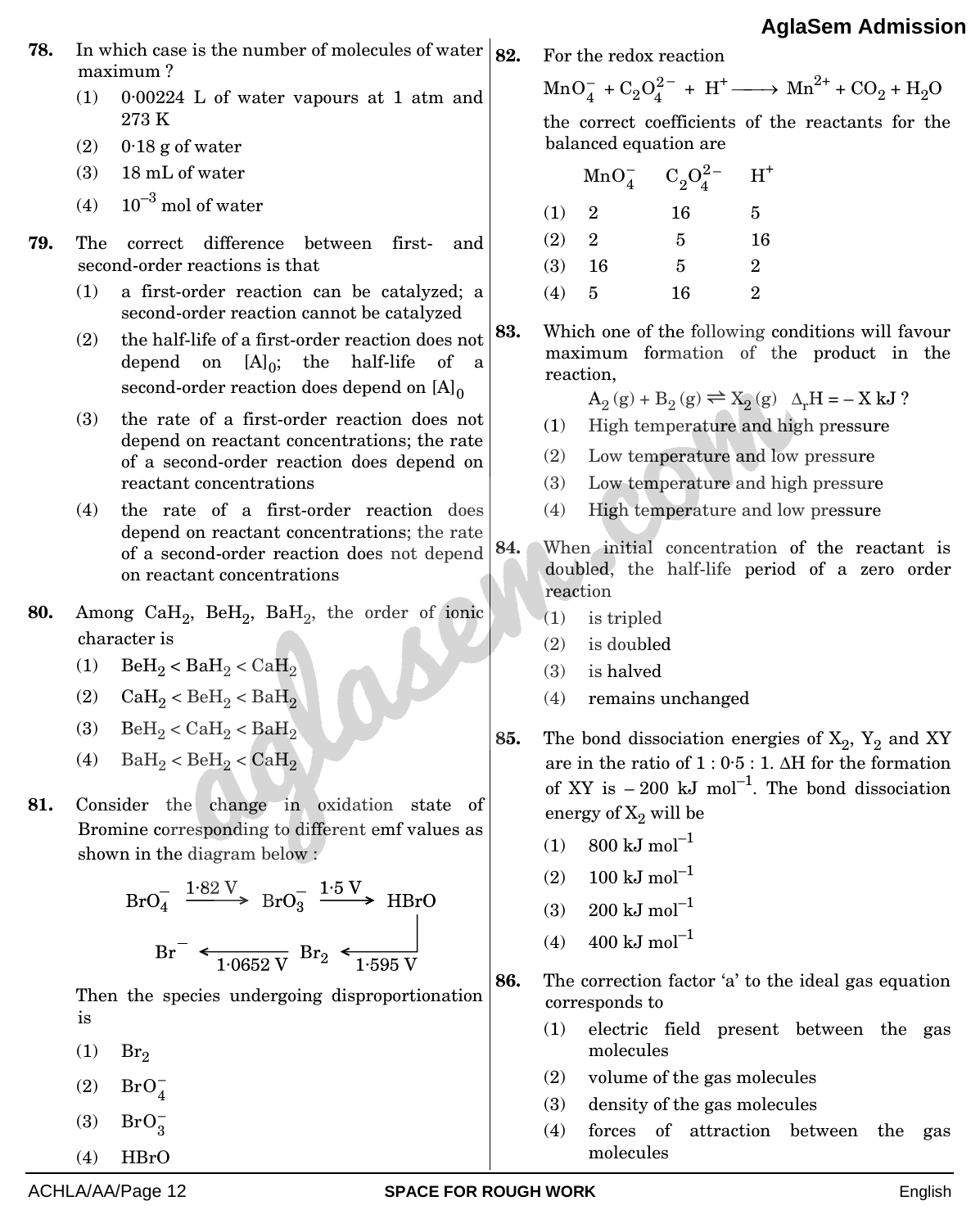**87.** Consider the following species :

CN<sup>+</sup> , CN – , NO and CN

Which one of these will have the highest bond order ?

- $(1)$   $CN^+$
- (2) CN –
- (3) NO
- (4) CN
- **88.** Magnesium reacts with an element (X) to form an ionic compound. If the ground state electronic configuration of  $(X)$  is  $1s^2 2s^2 2p^3$ , the simplest formula for this compound is
	- $(1)$  Mg<sub>2</sub>X
	- $(2)$  MgX<sub>2</sub>
	- $(3)$  Mg<sub>2</sub>X<sub>2</sub>
	- $(4)$  Mg<sub>3</sub>X<sub>2</sub>
- **89.** Iro[n exhibits bcc structure at room temperature.](https://aglasem.com/)  Above  $900^{\circ}$ C, it transforms to fcc structure. The ratio of density of iron at room temperature to that at 900°C (assuming molar mass and atomic radii of iron remains constant with temperature) is
	- (1)  $4\sqrt{2}$  $3\sqrt{3}$
	- (2)  $3\sqrt{2}$  $4\sqrt{3}$
	- (3) 2  $\sqrt{3}$

(4) 1

- 2 **90.** Which one is a *wrong* statement ?
	- (1) The electronic configuration of N atom is



- (2) An orbital is designated by three quantum numbers while an electron in an atom is designated by four quantum numbers.
- (3) Total orbital angular momentum of electron in 's' orbital is equal to zero.
- (4) The value of m for  $d_{z^2}$  is zero.
- **91.** Oxygen is *not* produced during photosynthesis by
	- (1) *Cycas*
	- (2) *Nostoc*
	- (3) Green sulphur bacteria
	- (4) *Chara*
- **92.** Double fertilization is
	- (1) Fusion of two male gametes with one egg
	- (2) Fusion of one male gamete with two polar nuclei
	- (3) Fusion of two male gametes of a pollen tube with two different eggs
	- (4) Syngamy and triple fusion
- **93.** Which one of the following plants shows a very close relationship with a species of moth, where none of the two can complete its life cycle without the other ?
	- (1) Banana
	- (2) *Yucca*
	- (3) *Hydrilla*
	- (4) *Viola*
- **94.** Pollen grains can be stored for several years in liquid nitrogen having a temperature of
	- $(1)$  196 °C
	- $(2) 80^{\circ}$ C
	- $(3) 120$ °C
	- $(4) 160^{\circ}$ C
- **95.** Which of the following elements is responsible for maintaining turgor in cells ?
	- (1) Potassium
	- (2) Sodium
	- (3) Magnesium
	- (4) Calcium
- **96.** What is the role of NAD<sup>+</sup> in cellular respiration ?
	- (1) It is a nucleotide source for ATP synthesis.
	- (2) It functions as an electron carrier.
	- (3) It functions as an enzyme.
	- (4) It is the final electron acceptor for anaerobic respiration.
- **97.** In which of the following forms is iron absorbed by plants ?
	- (1) Free element
	- (2) Ferrous
	- (3) Ferric
	- (4) Both ferric and ferrous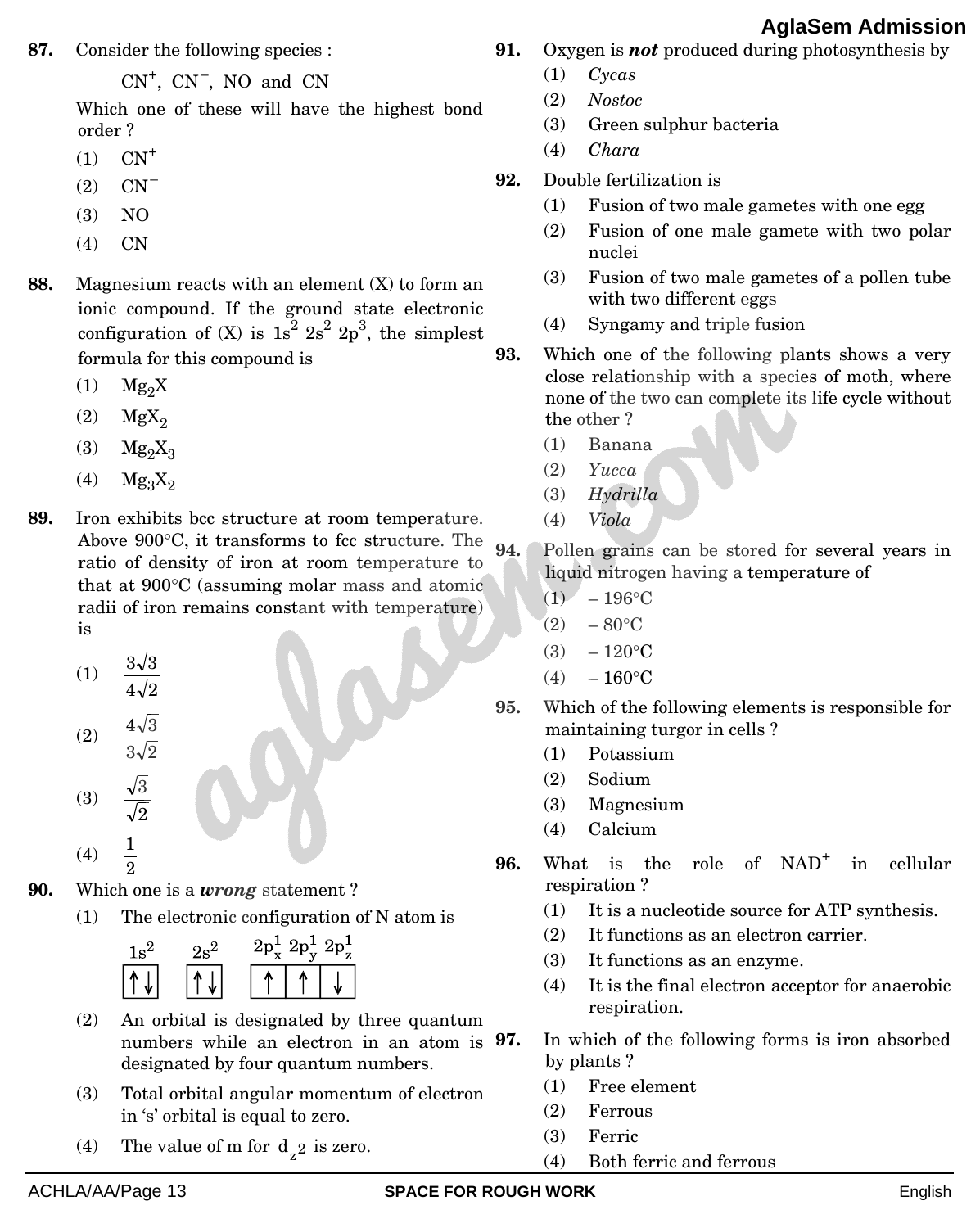| 98.  |     | Which of the following is commonly used as a 104. Which of the following pairs is <i>wrongly</i><br>vector for introducing a DNA fragment in human<br>lymphocytes? |      |            | matched?                                                                                    |
|------|-----|--------------------------------------------------------------------------------------------------------------------------------------------------------------------|------|------------|---------------------------------------------------------------------------------------------|
|      | (1) | $\lambda$ phage                                                                                                                                                    |      | (1)        | XO type sex<br>Grasshopper<br>determination                                                 |
|      | (2) | Ti plasmid                                                                                                                                                         |      | (2)        | ABO blood grouping<br>: Co-dominance                                                        |
|      | (3) | Retrovirus                                                                                                                                                         |      | (3)        | Starch synthesis in pea<br>: Multiple alleles                                               |
|      | (4) | pBR 322                                                                                                                                                            |      | (4)        | T.H. Morgan<br>: Linkage                                                                    |
| 99.  |     | Use of bioresources by multinational companies                                                                                                                     |      |            | 105. Select the <i>correct</i> statement :                                                  |
|      |     | and organisations without authorisation from the                                                                                                                   |      | (1)        | Spliceosomes take part in translation.                                                      |
|      |     | concerned country and its people is called                                                                                                                         |      | (2)        | Punnett square was developed by a British                                                   |
|      | (1) | Biodegradation                                                                                                                                                     |      |            | scientist.                                                                                  |
|      | (2) | Biopiracy                                                                                                                                                          |      | (3)        | Franklin Stahl coined the term "linkage".                                                   |
|      | (3) | Bio-infringement                                                                                                                                                   |      | (4)        | Transduction was discovered by S. Altman.                                                   |
|      | (4) | Bioexploitation                                                                                                                                                    |      |            | 106. The experimental proof for semiconservative<br>replication of DNA was first shown in a |
| 100. | In  | India, the organisation responsible<br>for<br>assessing the safety of introducing genetically<br>modified organisms for public use is                              |      | (1)<br>(2) | Plant<br>Bacterium                                                                          |
|      | (1) | Research<br>Committee<br>Genetic<br>on<br>Manipulation (RCGM)                                                                                                      |      | (3)<br>(4) | Fungus<br>Virus                                                                             |
|      | (2) | Council for<br>Scientific<br>Industrial<br>and<br>Research (CSIR)                                                                                                  |      | (1)        | 107. Which of the following flowers only once in its<br>life-time?<br>Mango                 |
|      | (3) | Indian Council of Medical Research (ICMR)                                                                                                                          |      | (2)        | Jackfruit                                                                                   |
|      | (4) | Genetic Engineering Appraisal Committee<br>(GEAC)                                                                                                                  |      | (3)<br>(4) | Bamboo species<br>Papaya                                                                    |
|      |     | 101. The correct order of steps in Polymerase Chain<br>Reaction (PCR) is                                                                                           | 108. | (1)        | Offsets are produced by<br>Parthenocarpy                                                    |
|      | (1) | Denaturation, Extension, Annealing                                                                                                                                 |      | (2)        | Mitotic divisions                                                                           |
|      | (2) | Annealing, Extension, Denaturation                                                                                                                                 |      | (3)<br>(4) | Meiotic divisions<br>Parthenogenesis                                                        |
|      | (3) | Extension, Denaturation, Annealing                                                                                                                                 |      |            | 109. Select the <i>correct</i> match:                                                       |
|      | (4) | Denaturation, Annealing, Extension                                                                                                                                 |      | (1)        | Matthew Meselson<br>Pisum sativum                                                           |
|      |     | 102. Select the <i>correct</i> match :                                                                                                                             |      |            | and F. Stahl                                                                                |
|      | (1) | Transduction<br>T.H. Morgan                                                                                                                                        |      | (2)        | Alfred Hershey and<br>TMV                                                                   |
|      | (2) | $F_2 \times$ Recessive parent<br>Dihybrid cross<br>$\overline{\phantom{0}}$                                                                                        |      |            | Martha Chase                                                                                |
|      | (3) | Nucleic acid<br>Ribozyme                                                                                                                                           |      | (3)        | Alec Jeffreys<br>$-$ Streptococcus                                                          |
|      | (4) | G. Mendel<br>Transformation                                                                                                                                        |      |            | pneumoniae                                                                                  |
|      |     | 103. A 'new' variety of rice was patented by a foreign                                                                                                             |      | (4)        | Francois Jacob and<br>$-$ <i>Lac</i> operon<br>Jacques Monod                                |
|      |     | company, though such varieties have been<br>present in India for a long time. This is related to                                                                   |      |            | 110. Which of the following has proved helpful in                                           |
|      | (1) | Lerma Rojo                                                                                                                                                         |      | (1)        | preserving pollen as fossils?<br>Oil content                                                |
|      | (2) | Sharbati Sonora                                                                                                                                                    |      | (2)        | Cellulosic intine                                                                           |
|      | (3) | Co-667                                                                                                                                                             |      | (3)        | Pollenkitt                                                                                  |
|      | (4) | Basmati                                                                                                                                                            |      | (4)        | Sporopollenin                                                                               |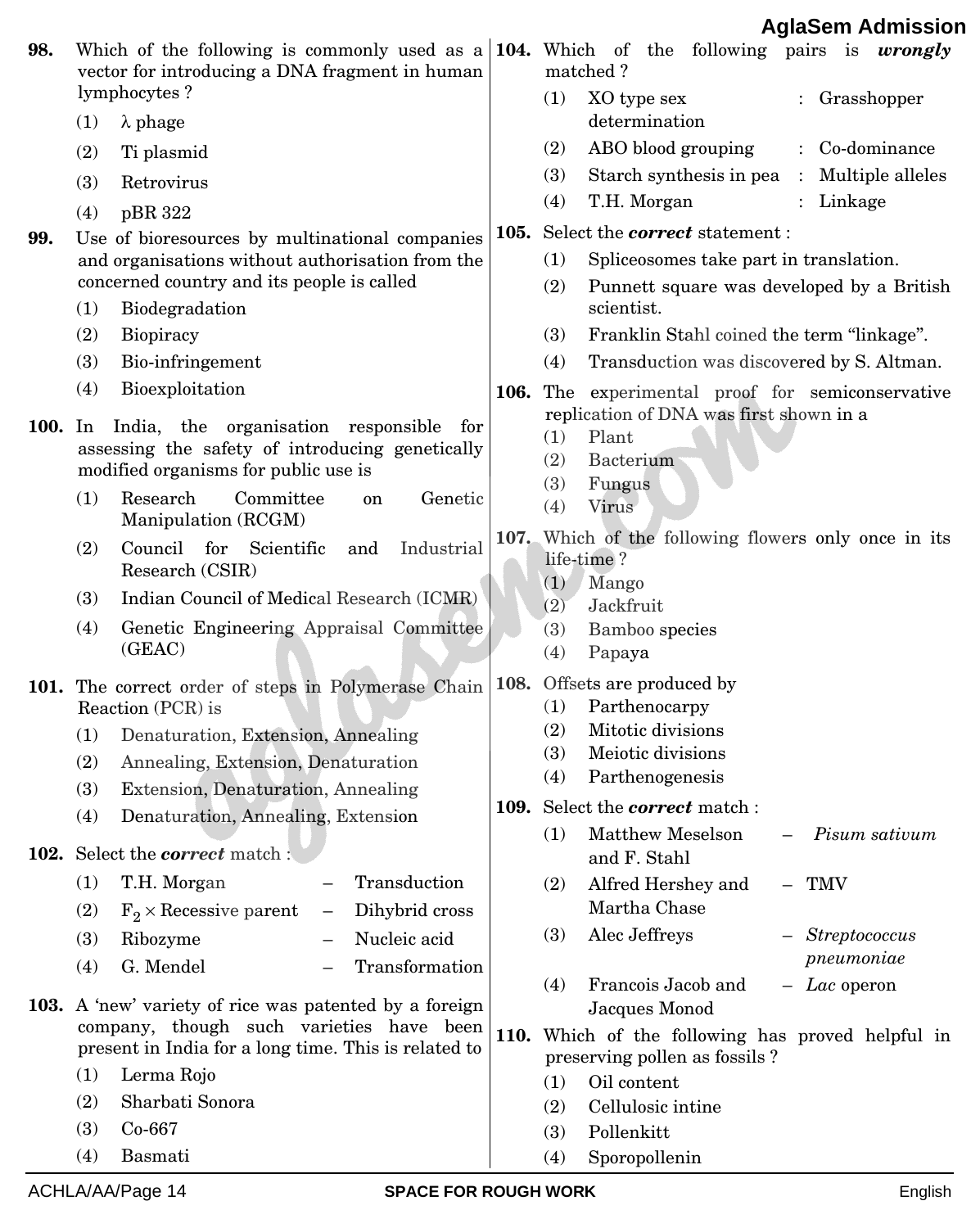|               |            | 111. Natality refers to                                     |      |            | 117. The two functional groups characteristic of        |
|---------------|------------|-------------------------------------------------------------|------|------------|---------------------------------------------------------|
|               | (1)        | Number of individuals leaving the habitat                   |      |            | sugars are                                              |
|               | (2)        | Birth rate                                                  |      | (1)        | carbonyl and phosphate                                  |
|               | (3)        | Death rate                                                  |      | (2)        | carbonyl and methyl                                     |
|               | (4)        | Number of individuals entering a habitat                    |      | (3)        | hydroxyl and methyl                                     |
|               |            |                                                             |      | (4)        | carbonyl and hydroxyl                                   |
|               |            | 112. World Ozone Day is celebrated on                       | 118. |            | Which among the following is <b>not</b> a prokaryote?   |
|               | (1)        | 16 <sup>th</sup> September                                  |      | (1)        | <b>Nostoc</b>                                           |
|               | (2)        | $21st$ April                                                |      | (2)        | Mycobacterium                                           |
|               |            |                                                             |      | (3)<br>(4) | Saccharomyces<br>Oscillatoria                           |
|               | (3)        | $5^{\text{th}}$ June                                        |      |            | 119. The Golgi complex participates in                  |
|               | (4)        | $22^{nd}$ April                                             |      | (1)        | Respiration in bacteria                                 |
|               |            | 113. Which of the following is a secondary pollutant?       |      | (2)        | Formation of secretory vesicles                         |
|               | (1)        | SO <sub>2</sub>                                             |      | (3)        | Fatty acid breakdown                                    |
|               | (2)        | CO <sub>2</sub>                                             |      | (4)        | Activation of amino acid                                |
|               |            |                                                             | 120. |            | Which of the following is <b>not</b> a product of light |
|               | (3)        | $_{\rm CO}$                                                 |      |            | reaction of photosynthesis?                             |
|               | (4)        | $O_3$                                                       |      | (1)        | <b>NADPH</b>                                            |
| 114. Niche is |            |                                                             |      | (2)        | <b>NADH</b>                                             |
|               | (1)        | the range of temperature that the organism<br>needs to live |      | (3)<br>(4) | <b>ATP</b><br>Oxygen                                    |
|               | (2)        | the physical space where an organism lives                  | 121. |            | Which of the following is true for nucleolus?           |
|               | (3)        | all the biological factors in the organism's                |      | (1)        | It takes part in spindle formation.                     |
|               |            | environment                                                 |      | (2)        | It is a membrane-bound structure.                       |
|               | (4)        | the functional role played by the organism                  |      | (3)        | Larger nucleoli are present in dividing cells.          |
|               |            | where it lives                                              |      | (4)        | It is a site for active ribosomal RNA                   |
|               |            | 115. What type of ecological pyramid would be               |      |            | synthesis.                                              |
|               |            | obtained with the following data?                           | 122. |            | Stomatal movement is <b>not</b> affected by             |
|               |            | Secondary consumer: 120 g                                   |      | (1)        | $O_2$ concentration                                     |
|               |            | Primary consumer: 60 g<br>Primary producer : $10 g$         |      | (2)<br>(3) | Light<br>Temperature                                    |
|               |            |                                                             |      | (4)        | $CO2$ concentration                                     |
|               | (1)        | Upright pyramid of numbers                                  | 123. |            | The stage during which separation of the paired         |
|               | (2)<br>(3) | Pyramid of energy                                           |      |            | homologous chromosomes begins is                        |
|               |            | Inverted pyramid of biomass                                 |      | (1)        | Diakinesis                                              |
|               | (4)        | Upright pyramid of biomass                                  |      | (2)        | Diplotene                                               |
| 116.          |            | In stratosphere, which of the following elements            |      | (3)        | Pachytene                                               |
|               |            | acts as a catalyst in degradation of ozone and              |      | (4)        | Zygotene                                                |
|               | (1)        | release of molecular oxygen?<br>Fe                          | 124. |            | Stomata in grass leaf are                               |
|               | (2)        | C1                                                          |      | (1)        | Rectangular                                             |
|               | (3)        | Carbon                                                      |      | (2)        | Kidney shaped                                           |
|               | (4)        | Oxygen                                                      |      | (3)        | Dumb-bell shaped                                        |
|               |            |                                                             |      | (4)        | Barrel shaped                                           |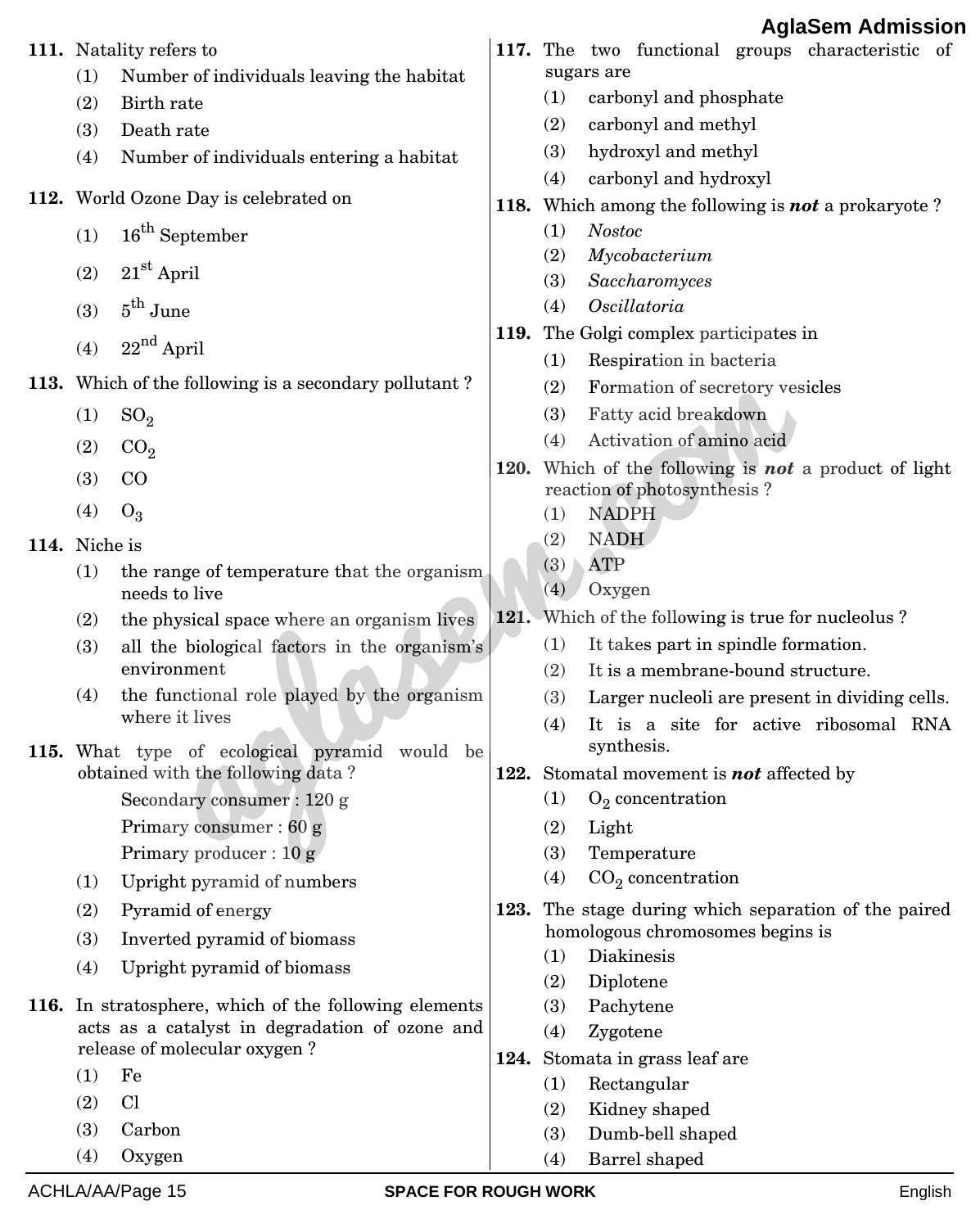|      |     | 125. Secondary xylem and phloem in dicot stem are<br>produced by              | produced exogenously in | 132. After karyogamy followed by meiosis, spores are |                                      |                           |                                                              |
|------|-----|-------------------------------------------------------------------------------|-------------------------|------------------------------------------------------|--------------------------------------|---------------------------|--------------------------------------------------------------|
|      | (1) | Phellogen                                                                     | (1)                     | Agaricus                                             |                                      |                           |                                                              |
|      | (2) | Vascular cambium                                                              | (2)                     |                                                      | Alternaria                           |                           |                                                              |
|      | (3) | Apical meristems                                                              | (3)                     |                                                      | Neurospora                           |                           |                                                              |
|      | (4) | Axillary meristems                                                            | (4)                     |                                                      | Saccharomyces                        |                           |                                                              |
|      |     | 126. Pneumatophores occur in                                                  |                         |                                                      |                                      |                           | 133. Match the items given in Column I with those in         |
|      | (1) | Carnivorous plants                                                            |                         |                                                      |                                      |                           | Column II and select the <i>correct</i> option given         |
|      | (2) | Free-floating hydrophytes                                                     | below:                  |                                                      |                                      |                           |                                                              |
|      | (3) | Halophytes                                                                    |                         | Column I                                             |                                      |                           | Column II                                                    |
|      | (4) | Submerged hydrophytes                                                         | a.                      |                                                      | Herbarium i.                         |                           | It is a place having a                                       |
| 127. |     | Casparian strips occur in                                                     |                         |                                                      |                                      |                           | collection of preserved                                      |
|      | (1) | Cortex                                                                        |                         |                                                      |                                      |                           | plants and animals.                                          |
|      | (2) | Pericycle                                                                     | b.                      | Key                                                  |                                      | $\overline{\mathbf{u}}$ . | A list that enumerates                                       |
|      | (3) | Epidermis                                                                     |                         |                                                      |                                      |                           | methodically all the                                         |
|      | (4) | Endodermis                                                                    |                         |                                                      |                                      |                           | species found in an area                                     |
|      |     | 128. Plants having little or no secondary growth are                          |                         |                                                      |                                      |                           | with brief description                                       |
|      | (1) | Conifers                                                                      |                         |                                                      |                                      |                           | aiding identification.                                       |
|      | (2) | Deciduous angiosperms                                                         | c.                      | Museum                                               |                                      | iii.                      | Is a place where dried and                                   |
|      | (3) | Grasses                                                                       |                         |                                                      |                                      |                           | pressed plant specimens<br>mounted on sheets are             |
|      | (4) | Cycads                                                                        |                         |                                                      |                                      |                           | kept.                                                        |
| 129. |     | Sweet potato is a modified                                                    | d.                      |                                                      | Catalogue                            | iv.                       | A booklet containing a list                                  |
|      | (1) | Tap root                                                                      |                         |                                                      |                                      |                           | of characters and their                                      |
|      | (2) | Adventitious root                                                             |                         |                                                      |                                      |                           | alternates which are                                         |
|      | (3) | <b>Stem</b>                                                                   |                         |                                                      |                                      |                           | helpful in identification of                                 |
|      | (4) | Rhizome                                                                       |                         |                                                      |                                      |                           | various taxa.                                                |
|      |     | 130. Which of the following statements is correct?                            | (1)                     | a<br>$\rm ii$                                        | $\mathbf b$                          | c<br>iii                  | d                                                            |
|      | (1) | Horsetails are gymnosperms.                                                   | (2)                     | iii                                                  | iv<br>$\mathbf{ii}$                  | i                         | $\mathbf{i}$<br>iv                                           |
|      | (2) | Selaginella is heterosporous, while Salvinia                                  | (3)                     | $\mathbf{i}$                                         | iv                                   | iii                       | $\overline{\mathbf{u}}$                                      |
|      |     | is homosporous.                                                               | (4)                     | iii                                                  | iv                                   | $\mathbf{i}$              | $\mathbf{ii}$                                                |
|      | (3) | Ovules are not enclosed by ovary wall in                                      |                         |                                                      |                                      |                           |                                                              |
|      |     | gymnosperms.                                                                  |                         |                                                      |                                      |                           | 134. Winged pollen grains are present in                     |
|      | (4) | Stems are usually unbranched in both<br>Cycas and Cedrus.                     | (1)                     | Mango                                                |                                      |                           |                                                              |
|      |     |                                                                               | (2)                     | Cycas                                                |                                      |                           |                                                              |
|      |     | 131. Select the <i>wrong</i> statement:                                       | (3)                     | Mustard                                              |                                      |                           |                                                              |
|      | (1) | Pseudopodia are locomotory and feeding<br>structures in Sporozoans.           | (4)                     | Pinus                                                |                                      |                           |                                                              |
|      | (2) | Mushrooms belong to Basidiomycetes.                                           |                         |                                                      |                                      |                           | 135. Which one is <i>wrongly</i> matched?                    |
|      | (3) | Cell wall is present in members of Fungi                                      | (1)<br>(2)              |                                                      | Gemma cups<br>Biflagellate zoospores |                           | Marchantia<br>Brown algae<br>$\hspace{0.1mm}-\hspace{0.1mm}$ |
|      |     | and Plantae.                                                                  | (3)                     |                                                      |                                      |                           | Uniflagellate gametes -<br>Polysiphonia                      |
|      | (4) | Mitochondria are the powerhouse of the cell<br>in all kingdoms except Monera. | (4)                     |                                                      |                                      |                           | Unicellular organism -<br>Chlorella                          |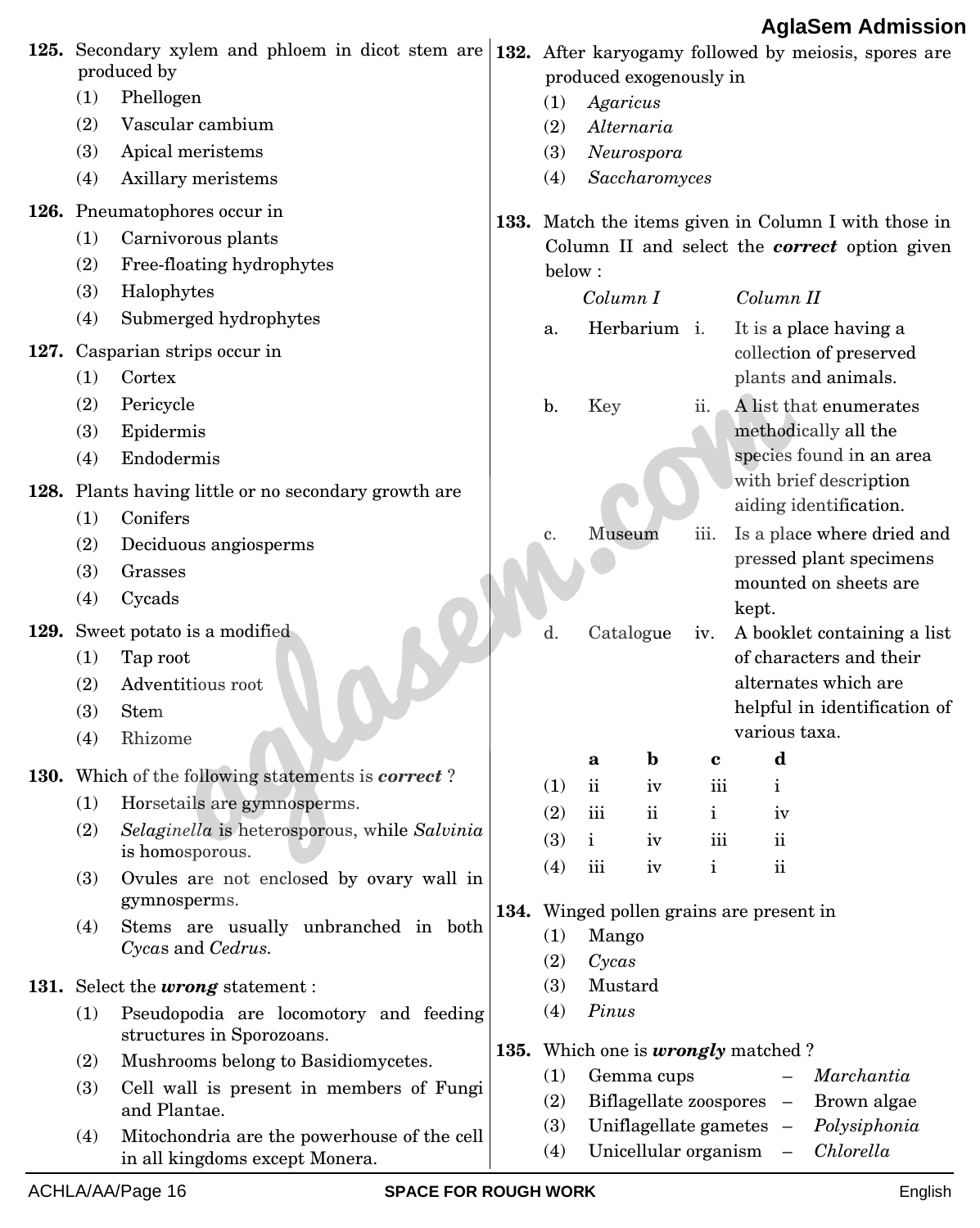| <b>136.</b> Which    |                                                                                      |                                            | emphysema, respectively?                   |           | represents the lung conditions in asthma and                                                          |                  |                                               | its place by                                                          |                              | of the following options correctly $ 139$ . The transparent lens in the human eye is held in |  |  |  |  |  |
|----------------------|--------------------------------------------------------------------------------------|--------------------------------------------|--------------------------------------------|-----------|-------------------------------------------------------------------------------------------------------|------------------|-----------------------------------------------|-----------------------------------------------------------------------|------------------------------|----------------------------------------------------------------------------------------------|--|--|--|--|--|
| (1)                  | Increased                                                                            |                                            | respiratory<br>Inflammation of bronchioles |           | surface;                                                                                              |                  | (1)<br>(2)                                    | smooth muscles attached to the iris<br>ligaments attached to the iris |                              |                                                                                              |  |  |  |  |  |
| (2)                  |                                                                                      |                                            |                                            |           | Increased number of bronchioles; Increased                                                            |                  | (3)<br>ligaments attached to the ciliary body |                                                                       |                              |                                                                                              |  |  |  |  |  |
|                      |                                                                                      | respiratory surface                        |                                            |           |                                                                                                       |                  | (4)                                           |                                                                       |                              | smooth muscles attached to the ciliary body                                                  |  |  |  |  |  |
| (3)                  |                                                                                      | respiratory surface                        |                                            |           | Inflammation of bronchioles; Decreased                                                                |                  |                                               |                                                                       |                              |                                                                                              |  |  |  |  |  |
| (4)                  | Decreased                                                                            |                                            | respiratory<br>Inflammation of bronchioles |           | surface;                                                                                              |                  |                                               | hormone?                                                              |                              | 140. Which of the following is an amino acid derived                                         |  |  |  |  |  |
|                      |                                                                                      |                                            |                                            |           | 137. Match the items given in Column I with those in                                                  | (1)<br>Estradiol |                                               |                                                                       |                              |                                                                                              |  |  |  |  |  |
| below:               |                                                                                      |                                            |                                            |           | Column II and select the <b>correct</b> option given                                                  |                  | (2)<br>Ecdysone                               |                                                                       |                              |                                                                                              |  |  |  |  |  |
|                      | Column I                                                                             |                                            |                                            |           | Column II                                                                                             |                  | (3)                                           | Epinephrine                                                           |                              |                                                                                              |  |  |  |  |  |
| a.                   | Tricuspid valve<br>Between left atrium<br>i.<br>Estriol<br>(4)<br>and left ventricle |                                            |                                            |           |                                                                                                       |                  |                                               |                                                                       |                              |                                                                                              |  |  |  |  |  |
| b.                   | Bicuspid valve<br>ii.                                                                |                                            |                                            |           | Between right<br>ventricle and                                                                        |                  | significant role in osteoporosis?             | 141. Which of the following hormones can play a                       |                              |                                                                                              |  |  |  |  |  |
|                      |                                                                                      | Semilunar valve                            |                                            |           | pulmonary artery<br>Between right                                                                     |                  | (1)                                           | Estrogen and Parathyroid hormone                                      |                              |                                                                                              |  |  |  |  |  |
| c.                   |                                                                                      |                                            | iii.                                       |           | atrium and right                                                                                      |                  | (2)                                           | Progesterone and Aldosterone                                          |                              |                                                                                              |  |  |  |  |  |
|                      |                                                                                      |                                            |                                            |           | ventricle                                                                                             |                  | (3)                                           | Aldosterone and Prolactin                                             |                              |                                                                                              |  |  |  |  |  |
| (1)                  | a<br>$\mathbf{i}$                                                                    | $\mathbf b$<br>$\mathbf{ii}$               | $\mathbf c$<br>iii                         |           |                                                                                                       |                  | (4)                                           | Parathyroid hormone and Prolactin                                     |                              |                                                                                              |  |  |  |  |  |
| (2)                  | $\mathbf i$                                                                          | iii                                        | $\rm ii$                                   |           |                                                                                                       |                  |                                               |                                                                       |                              | 142. Which of the following structures or regions is                                         |  |  |  |  |  |
| (3)                  | iii                                                                                  | $\mathbf{i}$                               | $\ddot{\rm ii}$                            |           |                                                                                                       |                  |                                               | <i>incorrectly</i> paired with its function?                          |                              |                                                                                              |  |  |  |  |  |
| (4)                  | $\mathbf{ii}$                                                                        | $\mathbf{i}$                               | iii                                        |           | 138. Match the items given in Column I with those in<br>Column II and select the correct option given |                  | (1)                                           | Hypothalamus                                                          | $\ddot{\cdot}$               | production of<br>releasing hormones<br>and regulation of                                     |  |  |  |  |  |
| below:               |                                                                                      |                                            |                                            |           |                                                                                                       |                  |                                               |                                                                       |                              | temperature,<br>hunger and thirst.                                                           |  |  |  |  |  |
|                      | Column I                                                                             |                                            |                                            |           | Column II                                                                                             |                  | (2)                                           | Limbic system                                                         | $\ddot{\cdot}$               | consists of fibre                                                                            |  |  |  |  |  |
| a.<br>$\mathbf{b}$ . | volume                                                                               | Tidal volume<br><b>Inspiratory Reserve</b> |                                            | 1.<br>ii. | $2500 - 3000$ mL<br>$1100 - 1200$ mL                                                                  |                  |                                               |                                                                       |                              | tracts that<br>interconnect<br>different regions of                                          |  |  |  |  |  |
| c.                   | volume                                                                               | <b>Expiratory Reserve</b>                  |                                            |           | iii. $500 - 550$ mL                                                                                   |                  |                                               |                                                                       | brain; controls<br>movement. |                                                                                              |  |  |  |  |  |
| d.                   |                                                                                      | Residual volume                            |                                            |           | iv. $1000 - 1100$ mL                                                                                  |                  | (3)                                           | Medulla oblongata:                                                    |                              | controls respiration                                                                         |  |  |  |  |  |
|                      | a                                                                                    | $\mathbf b$                                | c                                          | d         |                                                                                                       |                  |                                               |                                                                       |                              | and cardiovascular<br>reflexes.                                                              |  |  |  |  |  |
| (1)                  | $\mathbf{i}$                                                                         | iv                                         | $\rm ii$                                   | iii       |                                                                                                       |                  | (4)                                           | Corpus callosum                                                       | $\ddot{\cdot}$               | band of fibers                                                                               |  |  |  |  |  |
| (2)                  | iii                                                                                  | $\mathbf{i}$                               | iv                                         | $\rm ii$  |                                                                                                       |                  |                                               | connecting left and                                                   |                              |                                                                                              |  |  |  |  |  |
| (3)                  | iii                                                                                  | $\mathbf{ii}$                              | $\mathbf{i}$                               | iv        |                                                                                                       |                  |                                               |                                                                       |                              | right cerebral<br>hemispheres.                                                               |  |  |  |  |  |
|                      |                                                                                      |                                            |                                            |           |                                                                                                       |                  |                                               |                                                                       |                              |                                                                                              |  |  |  |  |  |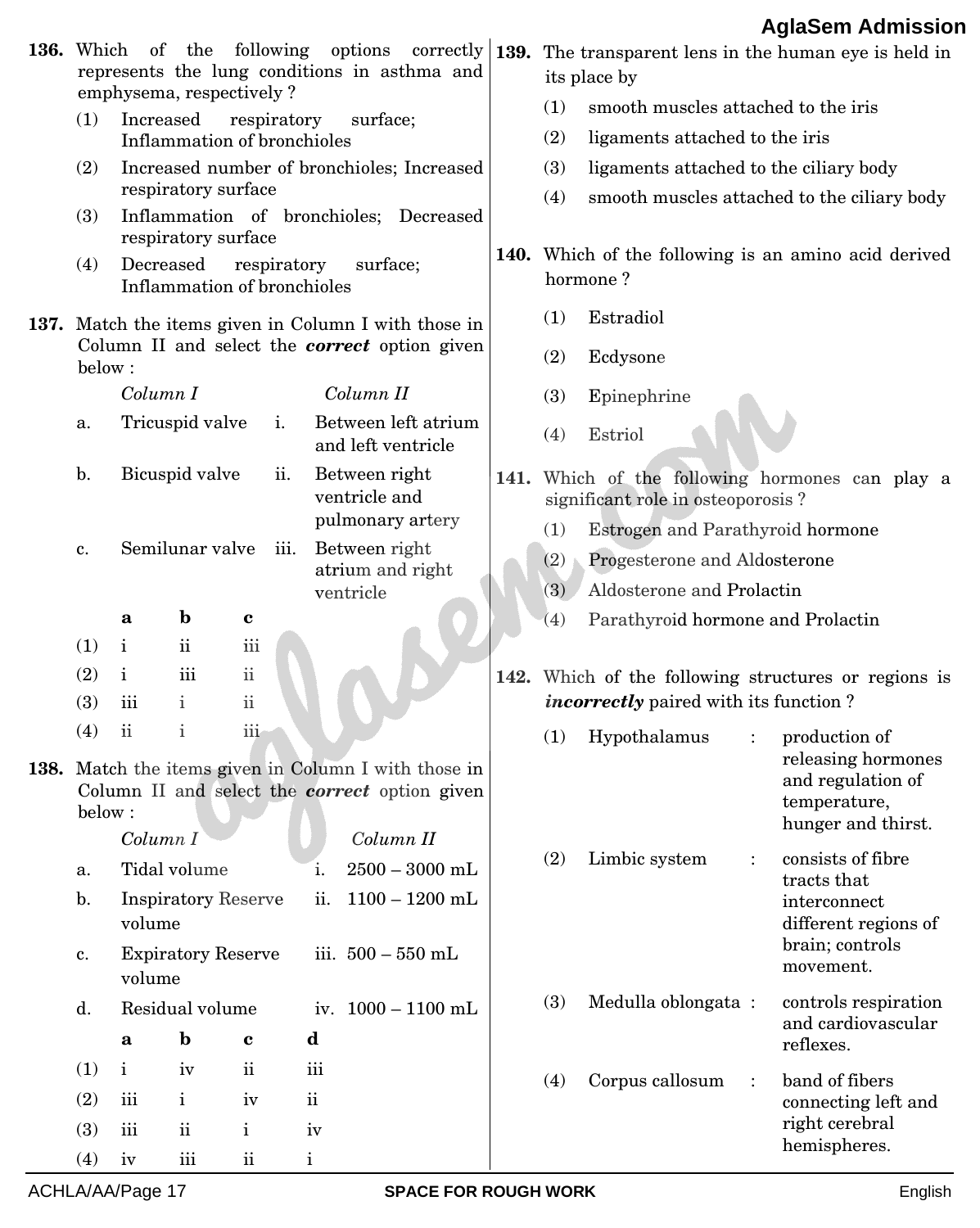|                 |      | 143. The amnion of mammalian embryo is derived                                  |             |                                                                                                       | 147. Ciliates differ from all other protozoans in                                                      |  |  |  |  |
|-----------------|------|---------------------------------------------------------------------------------|-------------|-------------------------------------------------------------------------------------------------------|--------------------------------------------------------------------------------------------------------|--|--|--|--|
|                 | from |                                                                                 |             | (1)                                                                                                   | using pseudopodia for capturing prey                                                                   |  |  |  |  |
|                 | (1)  | mesoderm and trophoblast                                                        |             | (2)                                                                                                   | having a contractile vacuole for removing<br>excess water                                              |  |  |  |  |
|                 | (2)  | endoderm and mesoderm                                                           |             | (3)                                                                                                   | using flagella for locomotion                                                                          |  |  |  |  |
|                 | (3)  | ectoderm and mesoderm                                                           |             | (4)                                                                                                   | having two types of nuclei                                                                             |  |  |  |  |
|                 | (4)  | ectoderm and endoderm                                                           |             |                                                                                                       |                                                                                                        |  |  |  |  |
|                 |      | 144. Hormones secreted by the placenta to maintain                              |             | system.                                                                                               | 148. Identify the vertebrate group<br>of animals<br>characterized by crop and gizzard in its digestive |  |  |  |  |
|                 |      | pregnancy are                                                                   |             | (1)                                                                                                   | Aves                                                                                                   |  |  |  |  |
|                 | (1)  | hCG, hPL, progestogens, estrogens                                               |             | (2)                                                                                                   | Reptilia                                                                                               |  |  |  |  |
|                 | (2)  | hCG, hPL, estrogens, relaxin, oxytocin                                          |             | (3)                                                                                                   | Amphibia                                                                                               |  |  |  |  |
|                 | (3)  | hCG, hPL, progestogens, prolactin                                               |             | (4)                                                                                                   | Osteichthyes                                                                                           |  |  |  |  |
|                 | (4)  | hCG, progestogens, estrogens,<br>glucocorticoids                                |             | 149. Which of the following features is used to identify<br>a male cockroach from a female cockroach? |                                                                                                        |  |  |  |  |
| <b>145.</b> The |      | difference between spermiogenesis<br>and                                        |             | (1)                                                                                                   | Forewings with darker tegmina                                                                          |  |  |  |  |
|                 |      | spermiation is                                                                  |             | (2)                                                                                                   | Presence of caudal styles                                                                              |  |  |  |  |
|                 | (1)  | In spermiogenesis spermatozoa from sertoli                                      |             | (3)                                                                                                   | Presence of a boat shaped sternum on the                                                               |  |  |  |  |
|                 |      | cells are released into the cavity of                                           |             |                                                                                                       | 9 <sup>th</sup> abdominal segment                                                                      |  |  |  |  |
|                 |      | seminiferous tubules, while in spermiation                                      |             | (4)                                                                                                   | Presence of anal cerci                                                                                 |  |  |  |  |
|                 |      | spermatozoa are formed.                                                         | <b>150.</b> | Which                                                                                                 | of<br>these<br>animals<br>$\mathbf{u}$<br>one<br>not<br>a<br>homeotherm?                               |  |  |  |  |
|                 | (2)  | In spermiogenesis spermatozoa are formed,<br>while in spermiation<br>spermatids |             | (1)                                                                                                   | Camelus                                                                                                |  |  |  |  |
|                 |      | are<br>formed.                                                                  |             | (2)                                                                                                   | Chelone                                                                                                |  |  |  |  |
|                 | (3)  | In spermiogenesis spermatids are formed,                                        |             | (3)                                                                                                   | <b>Macropus</b>                                                                                        |  |  |  |  |
|                 |      | while in spermiation spermatozoa<br>are                                         |             | (4)                                                                                                   | Psittacula                                                                                             |  |  |  |  |
|                 |      | formed.                                                                         |             |                                                                                                       |                                                                                                        |  |  |  |  |
|                 | (4)  | In spermiogenesis spermatozoa are formed,                                       |             |                                                                                                       | 151. Which of the following animals does not undergo                                                   |  |  |  |  |
|                 |      | while in spermiation spermatozoa are                                            |             | (1)                                                                                                   | metamorphosis?<br>Moth                                                                                 |  |  |  |  |
|                 |      | released from sertoli cells into the cavity of<br>seminiferous tubules.         |             | (2)                                                                                                   | Tunicate                                                                                               |  |  |  |  |
|                 |      |                                                                                 |             | (3)                                                                                                   | Earthworm                                                                                              |  |  |  |  |
|                 |      | 146. The contraceptive 'SAHELI'                                                 |             | (4)                                                                                                   | Starfish                                                                                               |  |  |  |  |
|                 | (1)  | is an IUD.                                                                      |             |                                                                                                       | 152. Which of the following organisms are known as                                                     |  |  |  |  |
|                 | (2)  | increases the concentration of estrogen and                                     |             |                                                                                                       | chief producers in the oceans?                                                                         |  |  |  |  |
|                 |      | prevents ovulation in females.                                                  |             | (1)                                                                                                   | Cyanobacteria                                                                                          |  |  |  |  |
|                 | (3)  | blocks estrogen receptors in the uterus,                                        |             | (2)                                                                                                   | Diatoms                                                                                                |  |  |  |  |
|                 |      | preventing eggs from getting implanted.                                         |             | (3)                                                                                                   | Dinoflagellates                                                                                        |  |  |  |  |
|                 | (4)  | is a post-coital contraceptive.                                                 |             | (4)                                                                                                   | Euglenoids                                                                                             |  |  |  |  |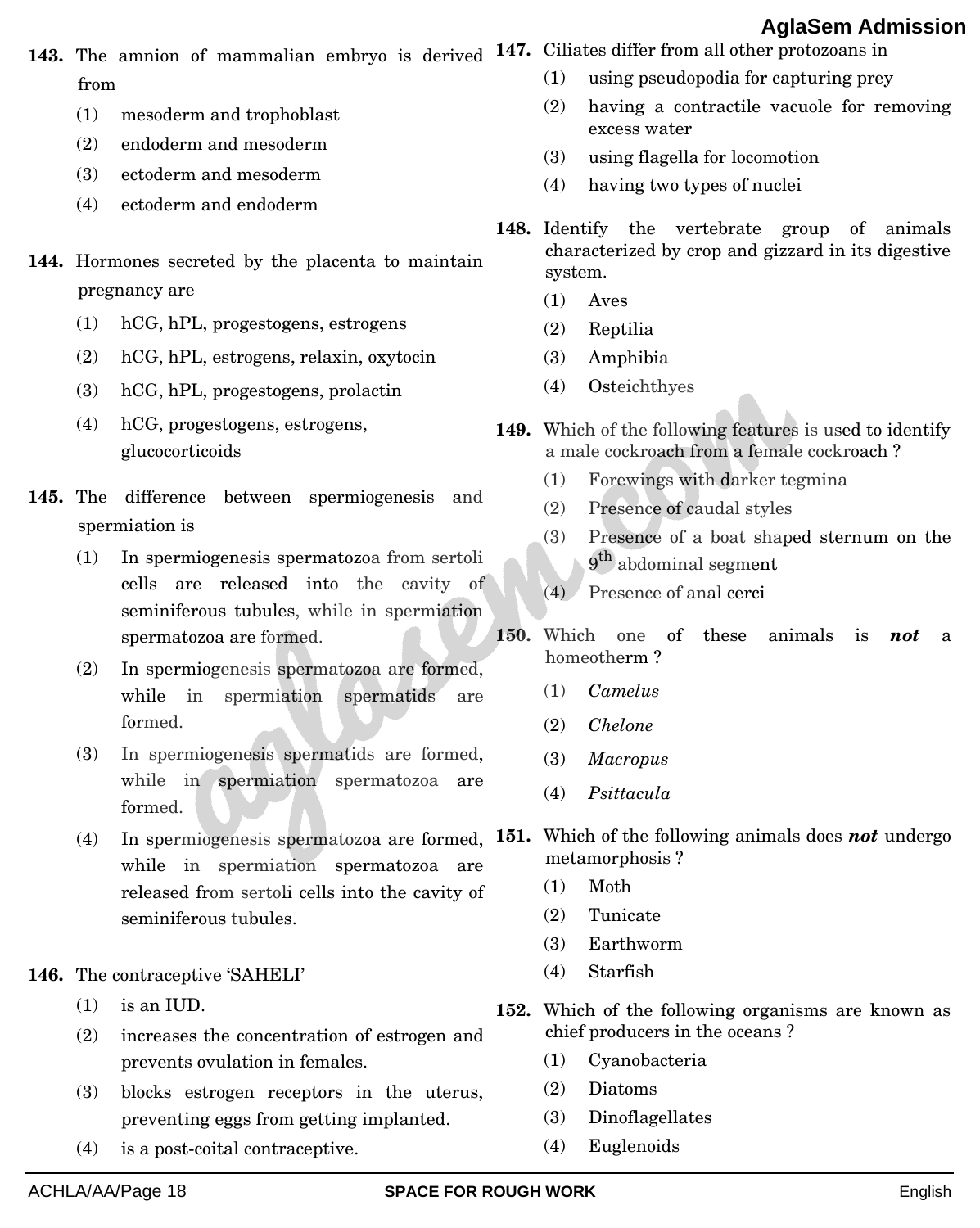| <b>153.</b> Which | (1)<br>(2)<br>(3)<br>(4)<br>(1)<br>(2)<br>(3)<br>(4)                   | following<br>of<br>the<br>one<br>interactions is widely used in medical science for<br>the production of antibiotics?<br>Parasitism<br>Mutualism<br>Commensalism<br>Amensalism<br>154. All of the following are included in 'Ex-situ<br>conservation' except<br>Botanical gardens<br>Sacred groves<br>Wildlife safari parks<br>Seed banks                                                                                                                                                                                                                                                         | (1)<br>(2)<br>(3)<br>(4)<br>X.<br>(1)<br>(2)<br>(3)<br>(4) | inherited by<br>Only sons                   | an enhancer<br>structural genes<br>an operator<br>a promoter<br>chromosomes.<br>Only grandchildren<br>Only daughters<br>Both sons and daughters                                           |                                                                      |     | population   158. All of the following are part of an operon except<br><b>159.</b> A woman has an X-linked condition on one of her<br>This chromosome<br>be<br>can                                          |
|-------------------|------------------------------------------------------------------------|---------------------------------------------------------------------------------------------------------------------------------------------------------------------------------------------------------------------------------------------------------------------------------------------------------------------------------------------------------------------------------------------------------------------------------------------------------------------------------------------------------------------------------------------------------------------------------------------------|------------------------------------------------------------|---------------------------------------------|-------------------------------------------------------------------------------------------------------------------------------------------------------------------------------------------|----------------------------------------------------------------------|-----|-------------------------------------------------------------------------------------------------------------------------------------------------------------------------------------------------------------|
|                   | below:<br>a.<br>$\mathbf{b}$ .<br>c.<br>d.<br>(1)<br>(2)<br>(3)<br>(4) | 155. Match the items given in Column I with those in 160. According to Hugo de Vries, the mechanism of<br>Column II and select the <i>correct</i> option given<br>Column I<br>Column II<br>Eutrophication<br>UV-B radiation<br>i.<br>Sanitary landfill<br>ii. Deforestation<br>Snow blindness<br>iii. Nutrient<br>enrichment<br>Jhum cultivation<br>iv. Waste disposal<br>b<br>d<br>$\mathbf{a}$<br>c<br>iii<br>$\mathbf{i}$<br>$\overline{\mathbf{u}}$<br>iv<br>$\ddot{\text{ii}}$<br>iii<br>$\mathbf{i}$<br>iv<br>iii<br>ii<br>$\mathbf{i}$<br>iv<br>$\mathbf{ii}$<br>iii<br>$\mathbf{i}$<br>iv | (1)<br>(2)<br>(3)<br>(4)<br>(1)<br>(2)<br>(3)<br>(4)       | evolution is<br>Saltation                   | Phenotypic variations<br>Multiple step mutations<br>Minor mutations<br>sequence of the transcribed mRNA?<br><b>ACCUAUGCGAU</b><br><b>UGGTUTCGCAT</b><br>AGGUAUCGCAU<br><b>UCCAUAGCGUA</b> |                                                                      |     | 161. AGGTATCGCAT is a sequence from the coding<br>strand of a gene. What will be the corresponding                                                                                                          |
|                   | (1)<br>(2)<br>(3)<br>(4)                                               | 156. In a growing population of a country,<br>reproductive<br>and<br>pre-reproductive<br>individuals are equal in number.<br>reproductive individuals are less than the<br>post-reproductive individuals.<br>pre-reproductive individuals are more than<br>the reproductive individuals.<br>pre-reproductive individuals are less than<br>the reproductive individuals.<br>157. Which part of poppy plant is used to obtain the                                                                                                                                                                   | below:<br>a.<br>$\mathbf{b}$ .<br>c.                       | Column I<br>a                               | Proliferative Phase i.<br><b>Secretory Phase</b><br>Menstruation<br>$\mathbf b$                                                                                                           | $\mathbf c$                                                          | ii. | 162. Match the items given in Column I with those in<br>Column II and select the correct option given<br>Column II<br>Breakdown of<br>endometrial<br>lining<br><b>Follicular Phase</b><br>iii. Luteal Phase |
|                   | (1)<br>(2)<br>(3)<br>(4)                                               | drug "Smack"?<br>Roots<br>Latex<br>Flowers<br>Leaves                                                                                                                                                                                                                                                                                                                                                                                                                                                                                                                                              | (1)<br>(2)<br>(3)<br>(4)                                   | $\mathbf{ii}$<br>$\mathbf{i}$<br>iii<br>iii | iii<br>iii<br>$\rm ii$<br>$\mathbf{i}$                                                                                                                                                    | $\mathbf{i}$<br>$\overline{\textbf{ii}}$<br>$\mathbf{i}$<br>$\rm ii$ |     |                                                                                                                                                                                                             |
|                   |                                                                        | ACHLA/AA/Page 19<br><b>SPACE FOR ROUGH WORK</b>                                                                                                                                                                                                                                                                                                                                                                                                                                                                                                                                                   |                                                            |                                             |                                                                                                                                                                                           |                                                                      |     | English                                                                                                                                                                                                     |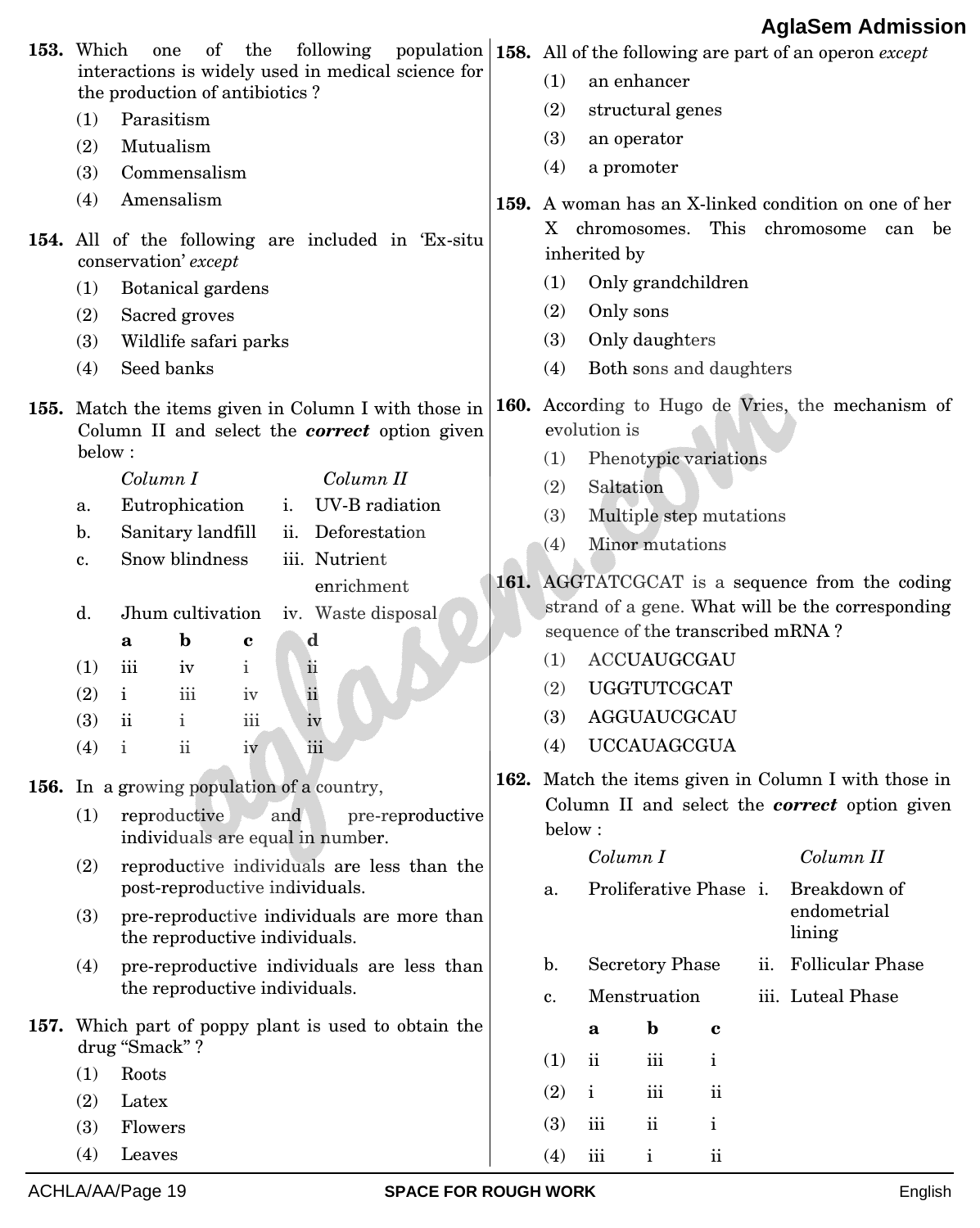|                |              |                  |                     |                         | Column II and select the <b>correct</b> option given                                                         |      |                       | 163. Match the items given in Column I with those in 165. Which of the following gastric cells indirectly<br>help in erythropoiesis? |  |  |  |  |  |  |  |  |  |
|----------------|--------------|------------------|---------------------|-------------------------|--------------------------------------------------------------------------------------------------------------|------|-----------------------|--------------------------------------------------------------------------------------------------------------------------------------|--|--|--|--|--|--|--|--|--|
| below:         |              |                  |                     |                         |                                                                                                              |      | Goblet cells<br>(1)   |                                                                                                                                      |  |  |  |  |  |  |  |  |  |
|                | Column I     |                  |                     |                         | Column II                                                                                                    |      | (2)                   | Mucous cells                                                                                                                         |  |  |  |  |  |  |  |  |  |
| a.             | Glycosuria   |                  | i.                  |                         | Accumulation of uric<br>acid in joints                                                                       |      | (3)<br>(4)            | Chief cells                                                                                                                          |  |  |  |  |  |  |  |  |  |
| b.             | Gout         |                  | ii.                 |                         | Mass of crystallised<br>salts within the kidney                                                              |      |                       | Parietal cells<br>166. Match the items given in Column I with those in                                                               |  |  |  |  |  |  |  |  |  |
| c.             |              | Renal calculi    |                     |                         | iii. Inflammation in<br>glomeruli                                                                            |      | below:                | Column II and select the <i>correct</i> option given                                                                                 |  |  |  |  |  |  |  |  |  |
| d.             | nephritis    | Glomerular       |                     | urine                   | iv. Presence of glucose in                                                                                   |      |                       | Column I<br>Column II                                                                                                                |  |  |  |  |  |  |  |  |  |
|                | a            | $\mathbf b$      | $\bf c$             | d                       |                                                                                                              |      | a.                    | Osmotic balance<br>Fibrinogen<br>i.                                                                                                  |  |  |  |  |  |  |  |  |  |
| (1)            | $\rm ii$     | iii              | $\mathbf i$         | iv                      |                                                                                                              |      | $b$ .                 | Globulin<br><b>Blood</b> clotting<br>ii.                                                                                             |  |  |  |  |  |  |  |  |  |
| (2)            | $\mathbf{i}$ | $\rm ii$         | iii                 | iv                      |                                                                                                              |      | c.                    | Albumin<br>iii.<br>Defence mechanism                                                                                                 |  |  |  |  |  |  |  |  |  |
| (3)            | iii          | $\rm ii$         | iv                  | $\mathbf{i}$            |                                                                                                              |      |                       | $\mathbf b$<br>a<br>c                                                                                                                |  |  |  |  |  |  |  |  |  |
| (4)            | iv           | $\mathbf{i}$     | $\mathbf{ii}$       | iii                     |                                                                                                              |      | (1)                   | iii<br>$\rm ii$<br>$\mathbf{i}$                                                                                                      |  |  |  |  |  |  |  |  |  |
|                |              |                  |                     |                         |                                                                                                              |      | (2)                   | iii<br>$\ddot{\rm ii}$<br>ĭ.                                                                                                         |  |  |  |  |  |  |  |  |  |
| below:         |              |                  |                     |                         | 164. Match the items given in Column I with those in<br>Column II and select the <i>correct</i> option given |      | (3)<br>(4)            | $\overline{\text{iii}}$<br>$\rm ii$<br>$\mathbf{i}$<br>$\overline{\textbf{ii}}$<br>iii<br>$\mathbf{i}$                               |  |  |  |  |  |  |  |  |  |
|                | Column I     |                  |                     |                         | Column II                                                                                                    | 167. |                       | Which of the following is an occupational                                                                                            |  |  |  |  |  |  |  |  |  |
|                | (Function)   |                  |                     |                         | (Part of Excretory                                                                                           |      | respiratory disorder? |                                                                                                                                      |  |  |  |  |  |  |  |  |  |
|                |              |                  |                     |                         | System)                                                                                                      |      | (1)                   | Botulism                                                                                                                             |  |  |  |  |  |  |  |  |  |
| a.             |              | Ultrafiltration  |                     | $\mathbf{1}$ .          | Henle's loop                                                                                                 |      | (2)                   | Silicosis                                                                                                                            |  |  |  |  |  |  |  |  |  |
| $\mathbf{b}$ . |              | Concentration    |                     | ii.                     | Ureter                                                                                                       |      | (3)                   | Anthracis                                                                                                                            |  |  |  |  |  |  |  |  |  |
|                | of urine     |                  |                     |                         |                                                                                                              |      | (4)                   | Emphysema                                                                                                                            |  |  |  |  |  |  |  |  |  |
| c.             | urine        | Transport of     |                     |                         | iii. Urinary bladder                                                                                         |      |                       | 168. Calcium is important in<br>skeletal<br>muscle                                                                                   |  |  |  |  |  |  |  |  |  |
| d.             |              | Storage of urine |                     |                         | iv. Malpighian                                                                                               |      |                       | contraction because it                                                                                                               |  |  |  |  |  |  |  |  |  |
|                |              |                  |                     |                         | corpuscle                                                                                                    |      | (1)                   | detaches the myosin head from the actin                                                                                              |  |  |  |  |  |  |  |  |  |
|                |              |                  |                     | v.                      | Proximal                                                                                                     |      |                       | filament.                                                                                                                            |  |  |  |  |  |  |  |  |  |
|                | a            | $\mathbf b$      | $\mathbf c$         | d                       | convoluted tubule                                                                                            |      | (2)                   | activates the myosin ATPase by binding to<br>it.                                                                                     |  |  |  |  |  |  |  |  |  |
| (1)            | $\mathbf{V}$ | iv               | $\mathbf{i}$        | $\rm ii$                |                                                                                                              |      | (3)                   | binds to troponin to remove the masking of                                                                                           |  |  |  |  |  |  |  |  |  |
| (2)            | iv           | $\mathbf{i}$     | $\ddot{\mathbf{u}}$ | $\overline{\text{iii}}$ |                                                                                                              |      |                       | active sites on actin for myosin.                                                                                                    |  |  |  |  |  |  |  |  |  |
| (3)            | iv           | $\mathbf{V}$     | $\ddot{\mathbf{i}}$ | $\overline{\text{iii}}$ |                                                                                                              |      | (4)                   | prevents the formation of bonds between<br>the myosin cross bridges and the actin                                                    |  |  |  |  |  |  |  |  |  |
| (4)            | $\mathbf{V}$ | iv               | $\mathbf{i}$        | $\rm iii$               |                                                                                                              |      |                       | filament.                                                                                                                            |  |  |  |  |  |  |  |  |  |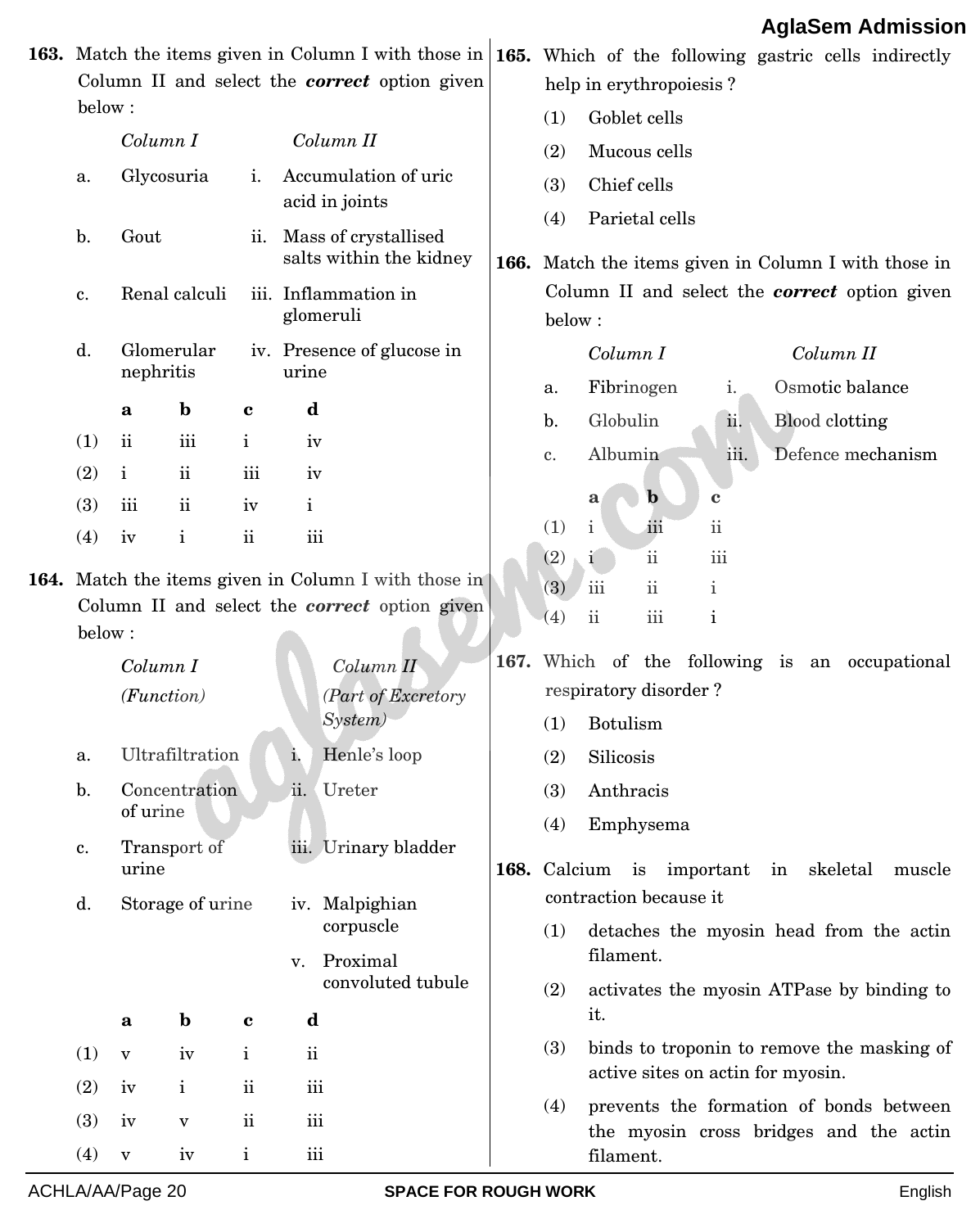|      |     |                                                                                             |                |                                           |                                   |         |  | <b>AglaSem Admission</b>                                                                                   |     |
|------|-----|---------------------------------------------------------------------------------------------|----------------|-------------------------------------------|-----------------------------------|---------|--|------------------------------------------------------------------------------------------------------------|-----|
|      |     | 169. Nissl bodies are mainly composed of                                                    |                |                                           |                                   |         |  | 175. In which disease does mosquito transmitted                                                            |     |
|      | (1) | Nucleic acids and SER                                                                       |                | pathogen<br>lymphatic vessels ?           | cause                             | chronic |  | inflammation                                                                                               | οf΄ |
|      | (2) | DNA and RNA                                                                                 | (1)            |                                           | Ringworm disease                  |         |  |                                                                                                            |     |
|      | (3) | Proteins and lipids                                                                         | (2)            | Ascariasis                                |                                   |         |  |                                                                                                            |     |
|      | (4) | Free ribosomes and RER                                                                      | (3)            |                                           | Elephantiasis                     |         |  |                                                                                                            |     |
|      |     | 170. Which of these statements is <i>incorrect</i> ?                                        | (4)            |                                           | Amoebiasis                        |         |  |                                                                                                            |     |
|      | (1) | Glycolysis operates as long as it is supplied<br>with NAD that can pick up hydrogen atoms.  |                | disease?                                  |                                   |         |  | 176. Which of the following is <b>not</b> an autoimmune                                                    |     |
|      | (2) | Glycolysis occurs in cytosol.                                                               | (1)            |                                           | Alzheimer's disease               |         |  |                                                                                                            |     |
|      | (3) | Enzymes of TCA cycle are present in                                                         | (2)            |                                           | Rheumatoid arthritis              |         |  |                                                                                                            |     |
|      |     | mitochondrial matrix.                                                                       | (3)            | Psoriasis                                 |                                   |         |  |                                                                                                            |     |
|      | (4) | Oxidative phosphorylation takes place in<br>outer mitochondrial membrane.                   | (4)            | Vitiligo                                  |                                   |         |  |                                                                                                            |     |
|      |     | 171. Select the <i>incorrect</i> match:                                                     |                |                                           |                                   |         |  | 177. Among the following sets of examples for<br>divergent evolution, select the <i>incorrect</i> option : |     |
|      | (1) | Submetacentric - L-shaped chromososmes                                                      | (1)            |                                           | Brain of bat, man and cheetah     |         |  |                                                                                                            |     |
|      |     | chromosomes                                                                                 | (2)            |                                           | Heart of bat, man and cheetah     |         |  |                                                                                                            |     |
|      | (2) | Allosomes<br>- Sex chromosomes                                                              | (3)            |                                           | Forelimbs of man, bat and cheetah |         |  |                                                                                                            |     |
|      | (3) | Lampbrush<br>- Diplotene bivalents<br>chromosomes                                           | (4)            |                                           | Eye of octopus, bat and man       |         |  |                                                                                                            |     |
|      | (4) | Polytene<br>Oocytes of amphibians<br>chromosomes                                            |                |                                           |                                   |         |  | 178. Conversion of milk to curd improves its<br>nutritional value by increasing the amount of              |     |
|      |     |                                                                                             | (1)            |                                           | Vitamin $B_{12}$                  |         |  |                                                                                                            |     |
|      |     | 172. Which of the following terms describe human<br>dentition?                              | (2)            |                                           | Vitamin A                         |         |  |                                                                                                            |     |
|      | (1) | Pleurodont, Monophyodont, Homodont                                                          | (3)            |                                           | Vitamin D                         |         |  |                                                                                                            |     |
|      | (2) | Thecodont, Diphyodont, Heterodont                                                           | (4)            | Vitamin E                                 |                                   |         |  |                                                                                                            |     |
|      | (3) | Thecodont, Diphyodont, Homodont                                                             |                |                                           |                                   |         |  | 179. The similarity of bone structure in the forelimbs                                                     |     |
|      | (4) | Pleurodont, Diphyodont, Heterodont                                                          |                | of many vertebrates is an example of      |                                   |         |  |                                                                                                            |     |
|      |     |                                                                                             | (1)            |                                           | Convergent evolution              |         |  |                                                                                                            |     |
|      |     | 173. Which of the following events does not occur in<br>rough endoplasmic reticulum?        | (2)            | Analogy                                   |                                   |         |  |                                                                                                            |     |
|      | (1) | Cleavage of signal peptide                                                                  | (3)<br>(4)     | Homology                                  | Adaptive radiation                |         |  |                                                                                                            |     |
|      | (2) | Protein glycosylation                                                                       |                |                                           |                                   |         |  | 180. Which of the following characteristics represent                                                      |     |
|      | (3) | Protein folding                                                                             |                | 'Inheritance of blood groups' in humans ? |                                   |         |  |                                                                                                            |     |
|      | (4) | Phospholipid synthesis                                                                      | a.             |                                           | Dominance                         |         |  |                                                                                                            |     |
|      |     |                                                                                             | $\mathbf{b}$ . |                                           | Co-dominance                      |         |  |                                                                                                            |     |
| 174. |     | Many ribosomes may associate with a single<br>mRNA to form multiple copies of a polypeptide | c.             |                                           | Multiple allele                   |         |  |                                                                                                            |     |
|      |     | simultaneously. Such strings of ribosomes are                                               | d.             |                                           | Incomplete dominance              |         |  |                                                                                                            |     |
|      |     | termed as                                                                                   | e.             |                                           | Polygenic inheritance             |         |  |                                                                                                            |     |
|      | (1) | Plastidome                                                                                  | (1)            | b, d and e                                |                                   |         |  |                                                                                                            |     |
|      | (2) | Polyhedral bodies                                                                           | (2)            | a, b and c                                |                                   |         |  |                                                                                                            |     |
|      | (3) | Polysome                                                                                    | (3)            | b, c and e                                |                                   |         |  |                                                                                                            |     |
|      | (1) | $N_{\text{tid}}$                                                                            | (4)            | a, c and e                                |                                   |         |  |                                                                                                            |     |

(4) Nucleosome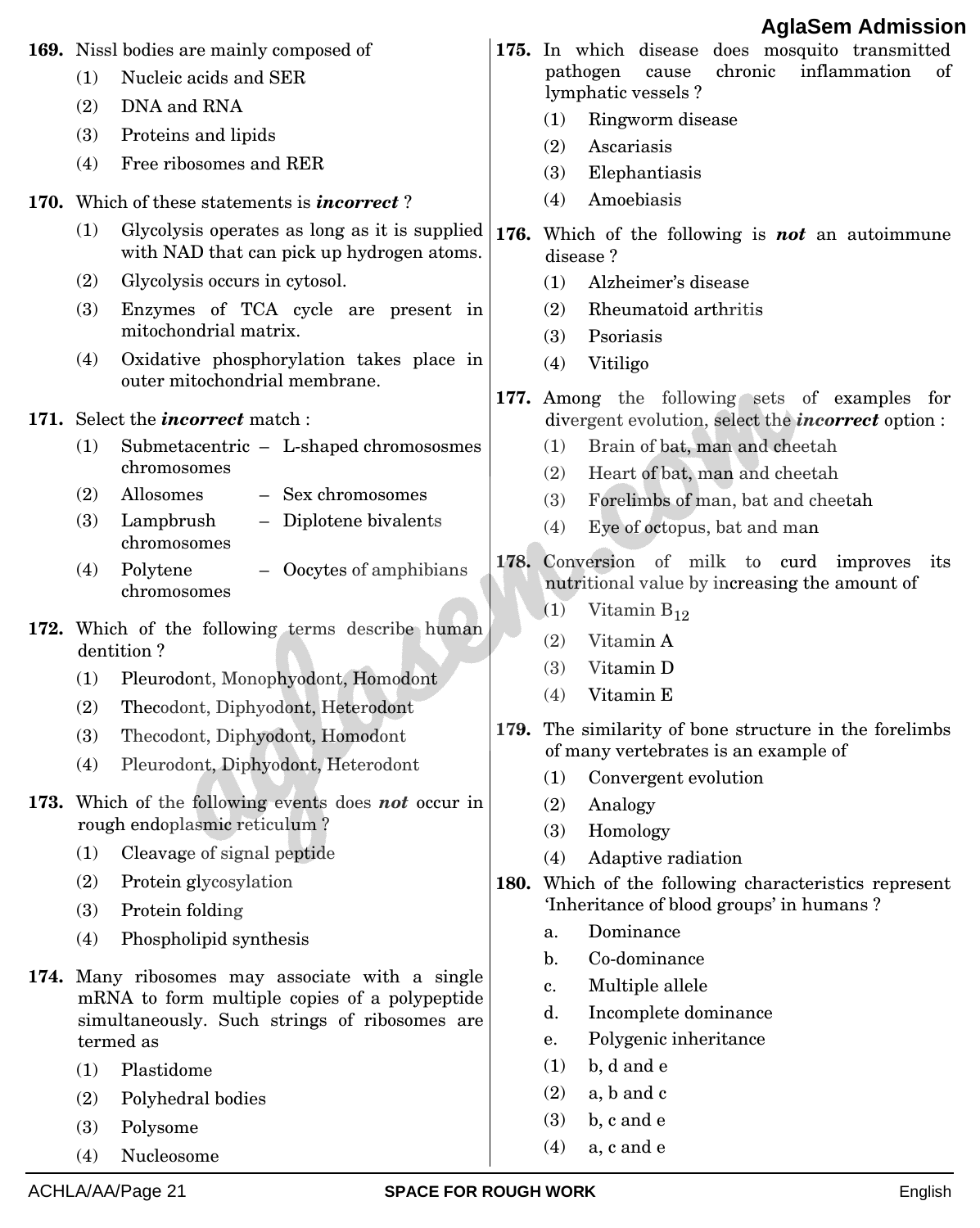## SPACE FOR ROUGH WORK

Jacon com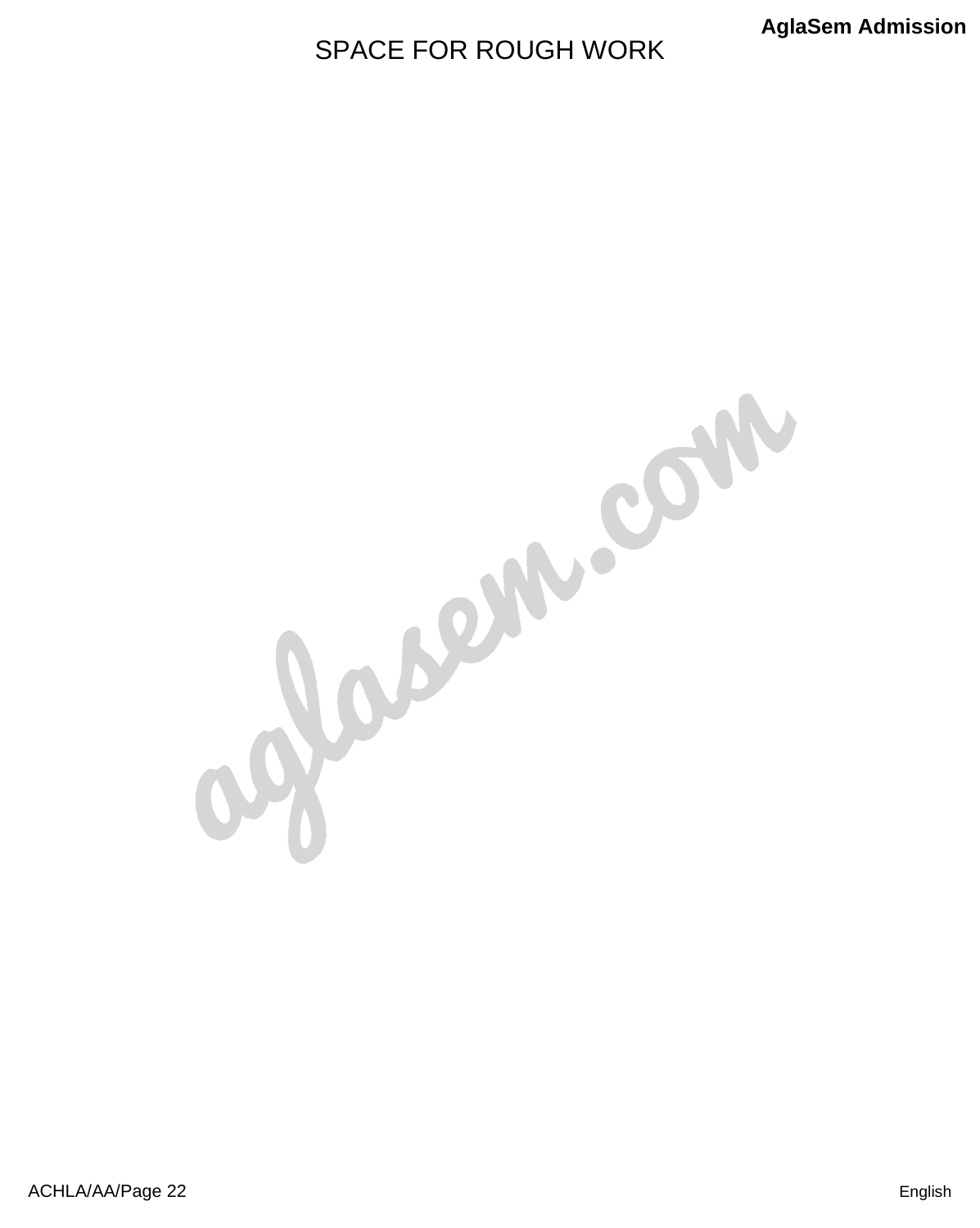## SPACE FOR ROUGH WORK

glassin.com